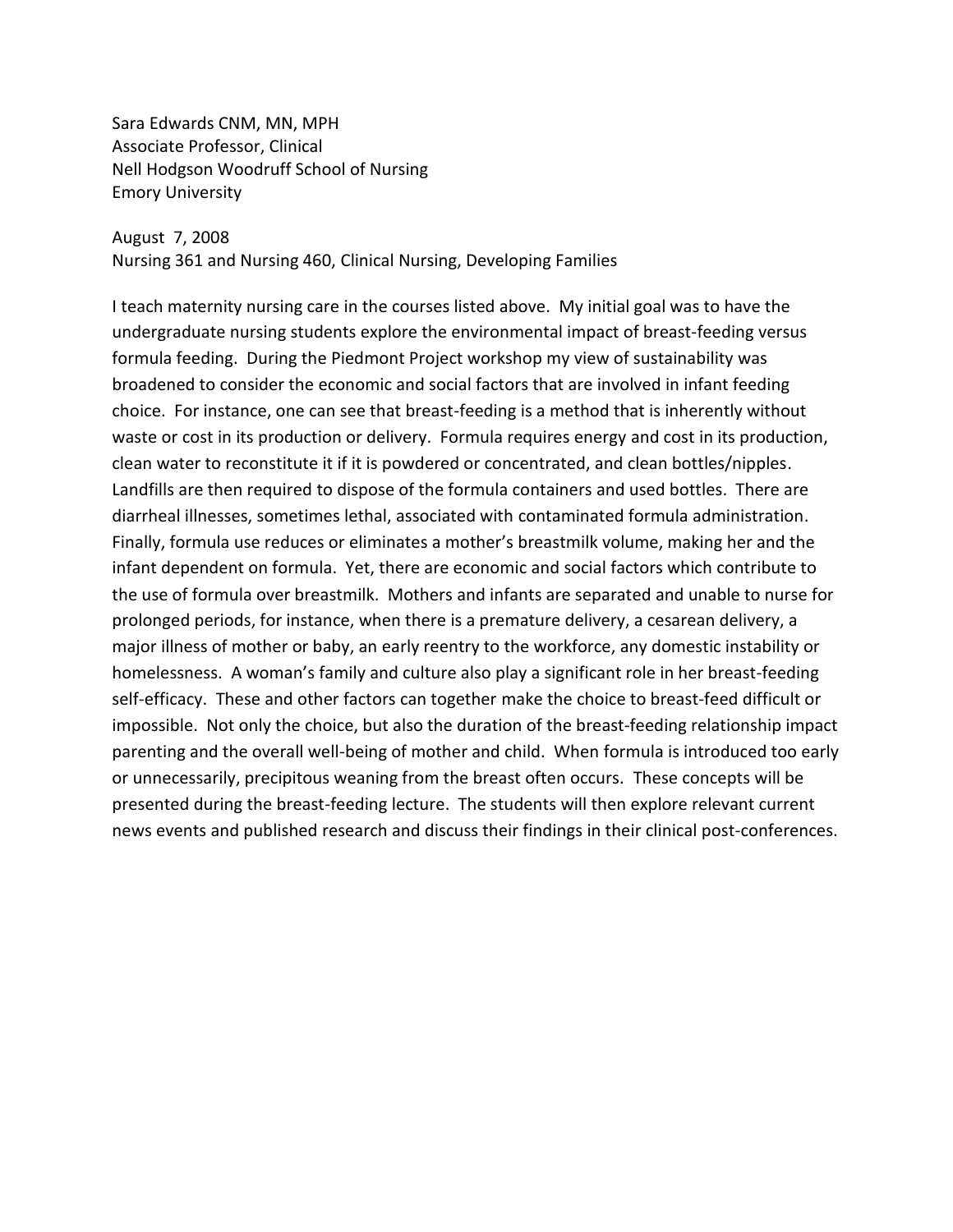# **EMORY UNIVERSITY**

## **NHWSN**

| TITLE:                    | NRSG 460 Clinical Nursing III, Developing Families                                            |  |
|---------------------------|-----------------------------------------------------------------------------------------------|--|
| <b>PREREQUISITES:</b>     | <b>All Level I Courses</b><br>Clinical II, Professional Development II, Integrated Science II |  |
| <b>CO-REQUISITES:</b>     | <b>All Level III Courses</b>                                                                  |  |
| <b>CREDIT ALLOCATION:</b> | 6 Semester Hours                                                                              |  |
|                           | 3 Class Hours/Seminar                                                                         |  |
|                           | 12 Clinical Hours/Week                                                                        |  |
| <b>PLACEMENT:</b>         | Fall 2008, Senior Year                                                                        |  |
| <b>CLASS TIME &amp;</b>   | Friday, 9a-11:50a                                                                             |  |
| <b>LOCATION:</b>          | Room 112 Pediatrics                                                                           |  |
|                           | Room 201 Maternity                                                                            |  |
| <b>FACULTY:</b>           | Leslie Holmes, MSN Course Coordinator Pediatrics                                              |  |
|                           | Office: Room 334 NHWSN                                                                        |  |
|                           | Office Phone: 404-727-6922                                                                    |  |
|                           | Pager: 404-318-5471                                                                           |  |
|                           | E-mail: <b>Iholm02@emory.edu</b>                                                              |  |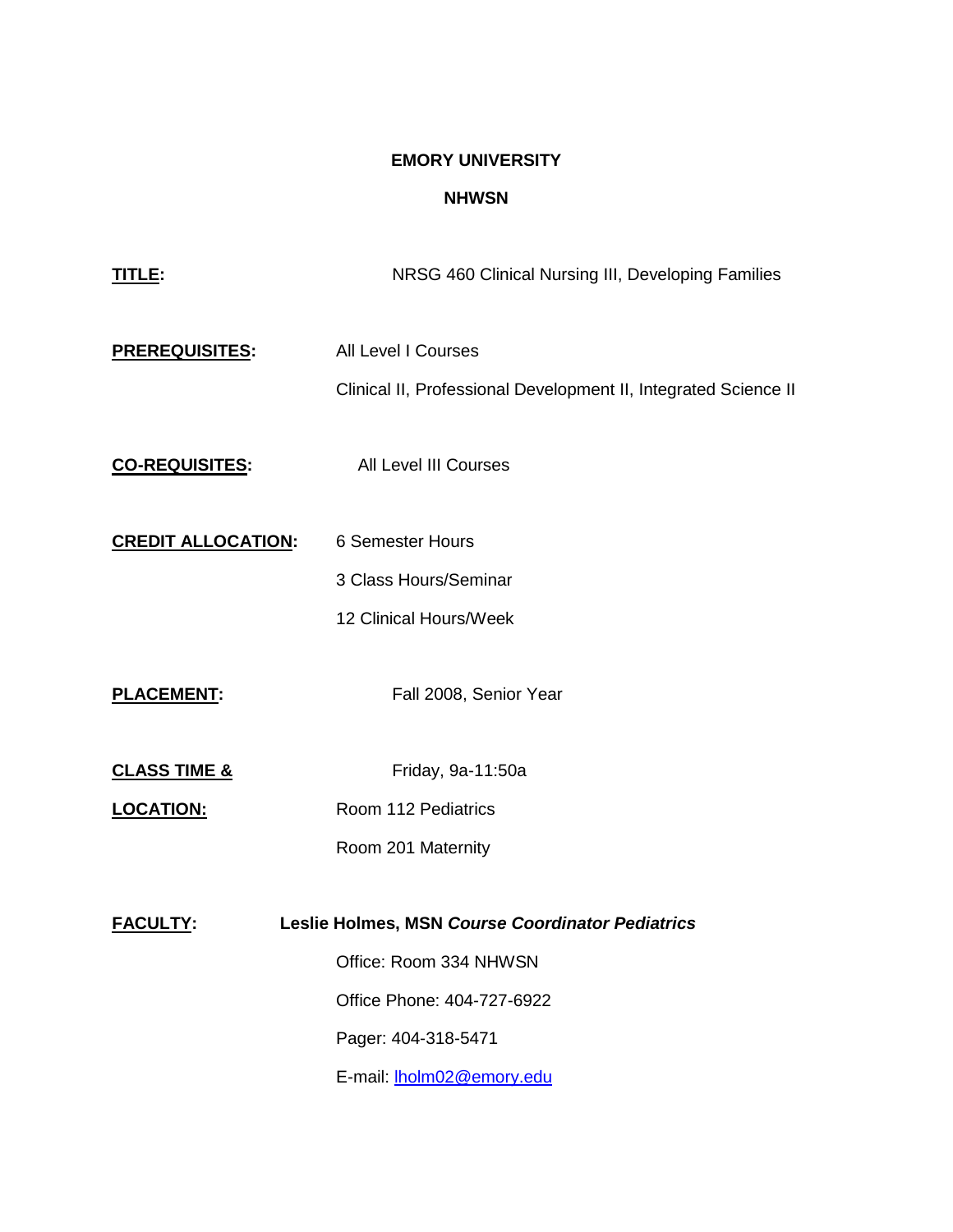**Sara Edwards, CNM, MN, MPH** *Course Co-Coordinator Maternity* Office: Room 342 NHWSN

Cell: 770-313-8901

Email: [sedwar2@emory.edu](mailto:sedwar2@emory.edu)

### **Kate Woeber, CNM, MN, MPH** *Course Co-Coordinator Maternity*

Office: Room 335 NHWSN

Cell:678-358-8254

Email: [kfranze@emory.edu](mailto:kfranze@emory.edu)

## **Maeve Howett, PhD, CPNP, IBCLC**

Office: 360

Phone: 404-727-8170

Cell: 404-441-0022

Email: [mhowett@emory.edu](mailto:%20mhowett@emory.edu)

### **Annie Maher, MSN, CRPNP**

Office: 441 NHWSN

Cell: 610-299-7660

Email: [kandamaher@comcast.net](mailto:kandamaher@comcast.net)

**Debbie Ryan, MSN, PhD**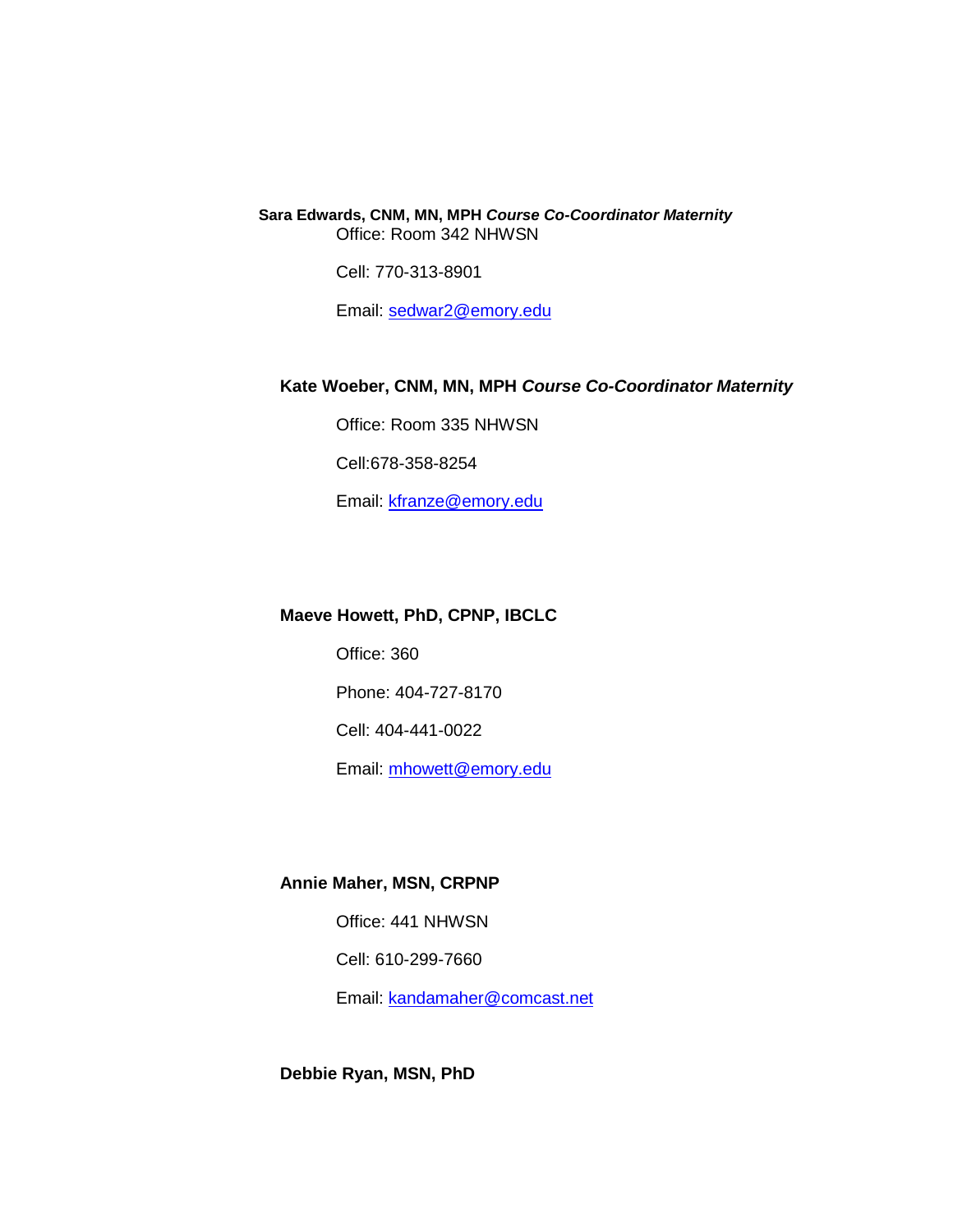Office: Room 326 Phone: 404-727-6912

E-mail: [dryan@emory.edu](mailto:dryan@emory.edu)

**Jeannie Weston, MS**

Office: Room 306 Phone: 404-727-9971 Cell Phone: 404-754-9935 E-mail: [eghjhb@emory.edu](mailto:%20eghjhb@emory.edu)

### **COURSE DESCRIPTION:**

This is the third clinical course in the curriculum. Emphasis in this course is placed on the care of pediatric and childbearing clients in the context of family development. The course builds upon the content and concepts in prerequisite courses and incorporates content and concepts from concurrent courses.

Students will refine assessment skills with families experiencing normal developmental processes and families dealing with developmental and/or situational crises. Students will demonstrate proficiency in assessment, teaching, and implementing nursing care aimed at illness prevention, health promotion and health restoration. Students will become more proficient in the application of critical thinking skills to provide and evaluate health care services to meet the needs of childbearing women, children and their families. Students will have supervised clinical learning activities in a variety of health care settings including primary care, acute care, and home health care. Students with special clinical interests may negotiate individualized experiences after completing basic requirements.

Active learning strategies are used in both classroom and clinical practice components of the course. Teaching/learning methods will include faculty/student led small group discussion, use of clinical case studies designed by students and faculty, and student presentations based on clinical experiences.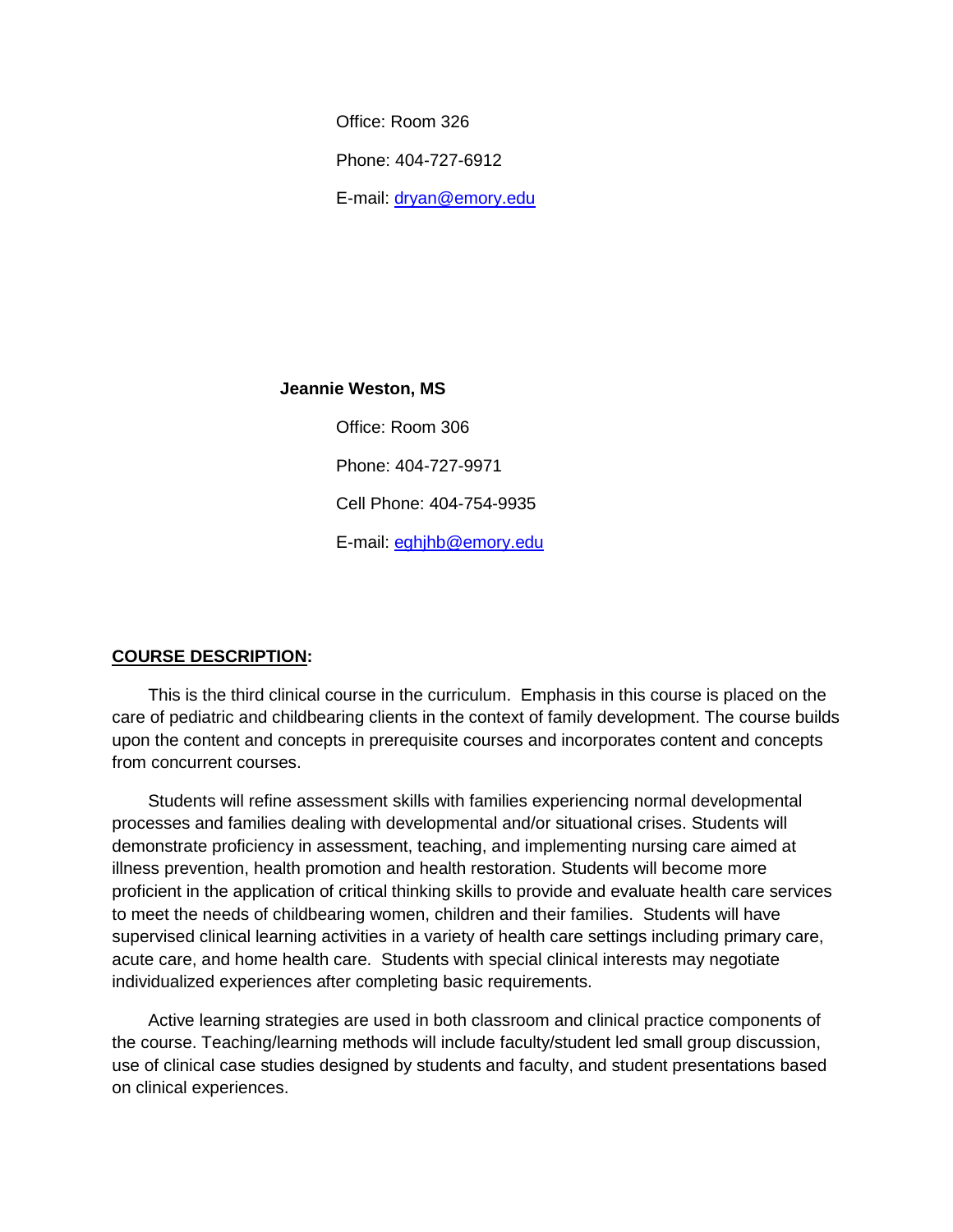## **COURSE OBJECTIVES:**

### Students will:

- 1. Use critical thinking skills and the nursing process to achieve optimal functioning for childbearing women, children and their families in a variety of health care settings.
- 2. Explain rationale for nursing actions based on accumulated nursing knowledge.
- 3. Incorporate cultural practices to promote optimal family functioning and mutually acceptable plans of care.
- 4. Demonstrate skill in communications with childbearing women, children, and their families, and with members of the health care team.
- 5. Provide safe effective care to assigned clients commensurate with expectations for third semester students.
- 6. Collaborate with appropriate members of the multidisciplinary health care team in planning, providing and evaluating care for childbearing women, children, and their families.
- 7. Participate in planning change that will promote optimal care for childbearing women, children, and families, within a variety of health care environments.
- 8. Apply research presented in class in the context of clinical practice.
- 9. Practice nursing in accordance with professional code of ethics.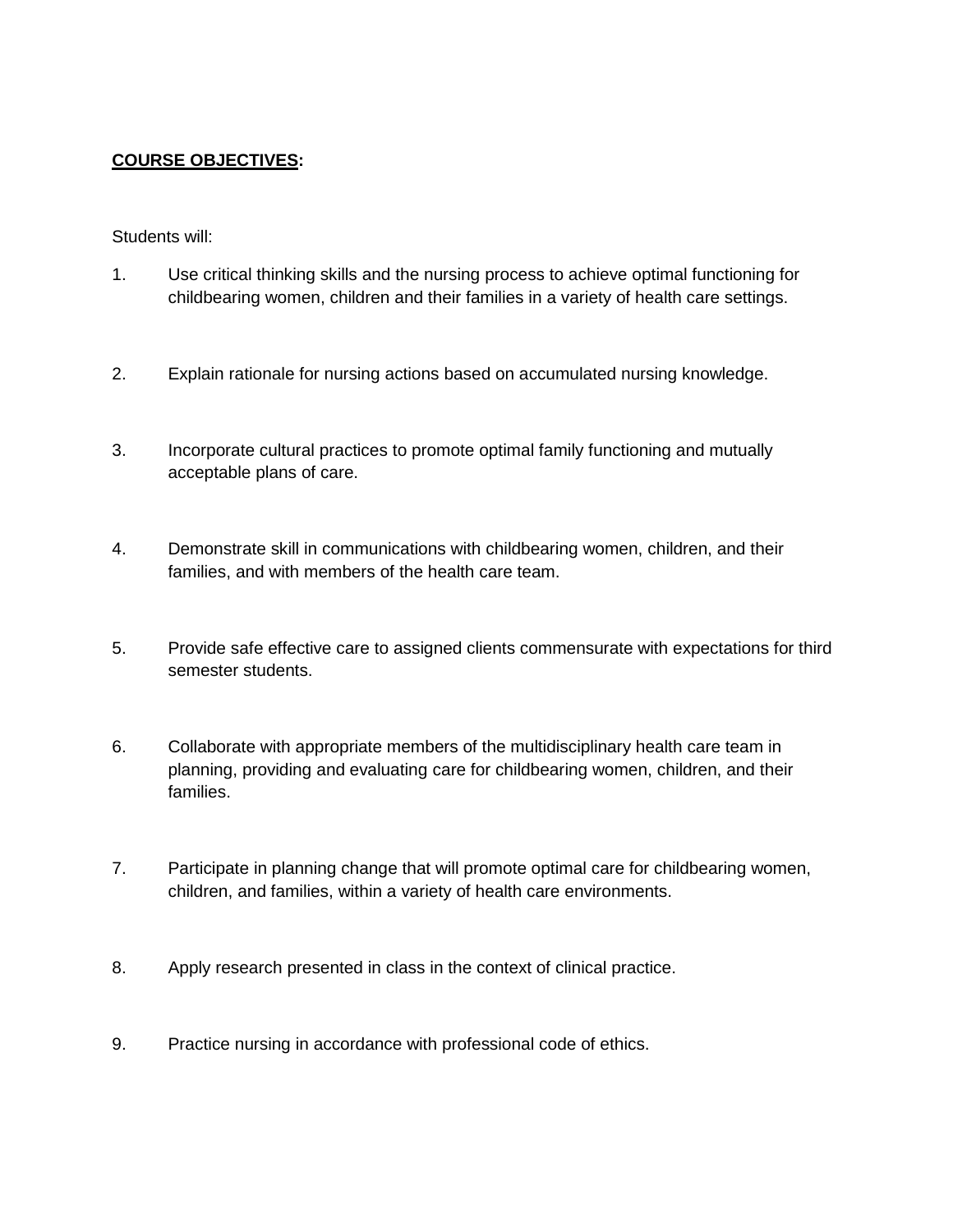10. Actively pursue learning experiences in collaboration with faculty and mentor; use constructive evaluation to improve clinical practice and function with minimal assistance in the clinical setting.

## **TEACHING /LEARNING METHODS:**

Lecture/Discussion

Case Studies, Small Group Discussions

Individual and Group Presentations

Clinical Practice

## **ACCESSING THE COURSE WEB PAGE:**

Course WEB pages are now on "Blackboard." You can access this course by going to [http://classes.emory.edu](http://classes.emory.edu/) click on Login, you will be asked for your username (everything before the @) in your email address and password (your 7 digit Emory ID) if you do not know your Emory ID you can get it from OPUS. Once in the Web page you can change your password by going to "personal information", scroll down to "change your information' and follow directions.

It is your responsibility to ensure that your preferred email address is added in the Personal Information area. Click Edit Personal Information, make changes, and click Submit. Announcements sent through email inside Blackboard will reach you in a timely manner if you take care of this at the outset of the class. Email will be the primary method of communication so check it often.

### **COURSE REQUIREMENTS:**

- Attendance is required at all clinical sessions. Excused absences will be rescheduled with the individual clinical faculty. In the event of absence, it is the student's responsibility to notify the clinical faculty in accordance with the established policy for that faculty and the clinical facility.
- **The Client-Based Critical Decision-Making Paper**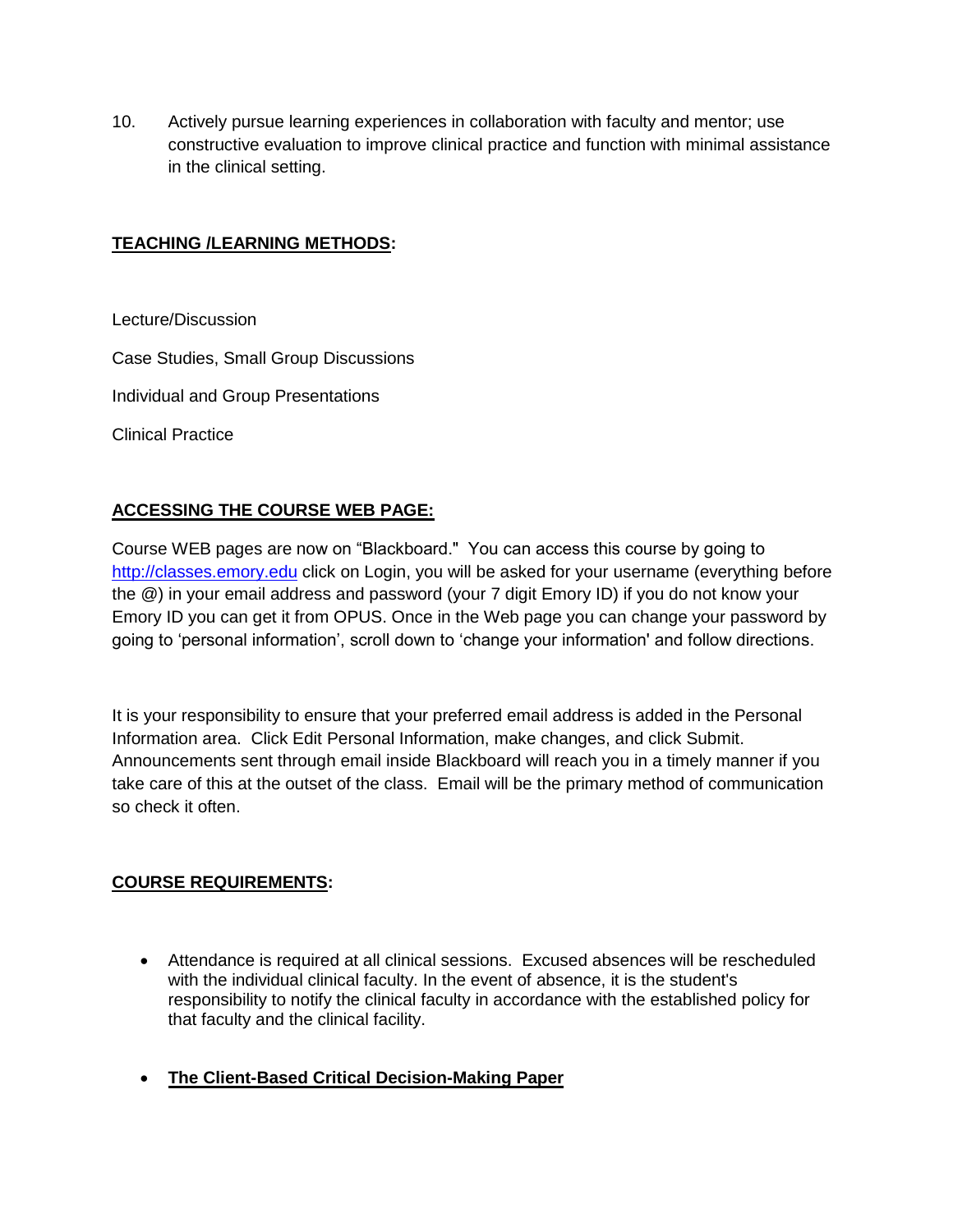The focus of this paper is to show evidence of critical thinking through decision-making, prioritization of care, and problem solving. Students will be required to provide a description of the client/family in case study format and identify one problem or issue related to their care. The chosen problem may be varied and could take the form of economical constraints, access to care, non-compliance, etc.

The paper is due *November 7th by 5 pm.* You will submit a written and e-mail version of your paper to the clinical instructor from your first seven weeks. All papers must be written in APA (5th edition) format. Please review the paper grading policies below for further information.

 Students are expected to participate in self-evaluation and specific requirements for clinical practice will be defined and distributed by clinical faculty.

## **COURSE GRADES:**

- Evaluation will be based on the attainment of the course objectives. Students must earn a minimum average of 75 % on tests and quizzes in order to earn a course grade of "C" or above. Grades on out of class assignments/papers are **only** added to the final grade after a minimum average of 75% has been achieved on tests or quizzes. Students who earn a course grade lower than a "C" will not progress to the next clinical course.
- Achievement of satisfactory rating for clinical experiences is required. An unsatisfactory evaluation in clinical practice results in course failure regardless of progress in the didactic portion of the course.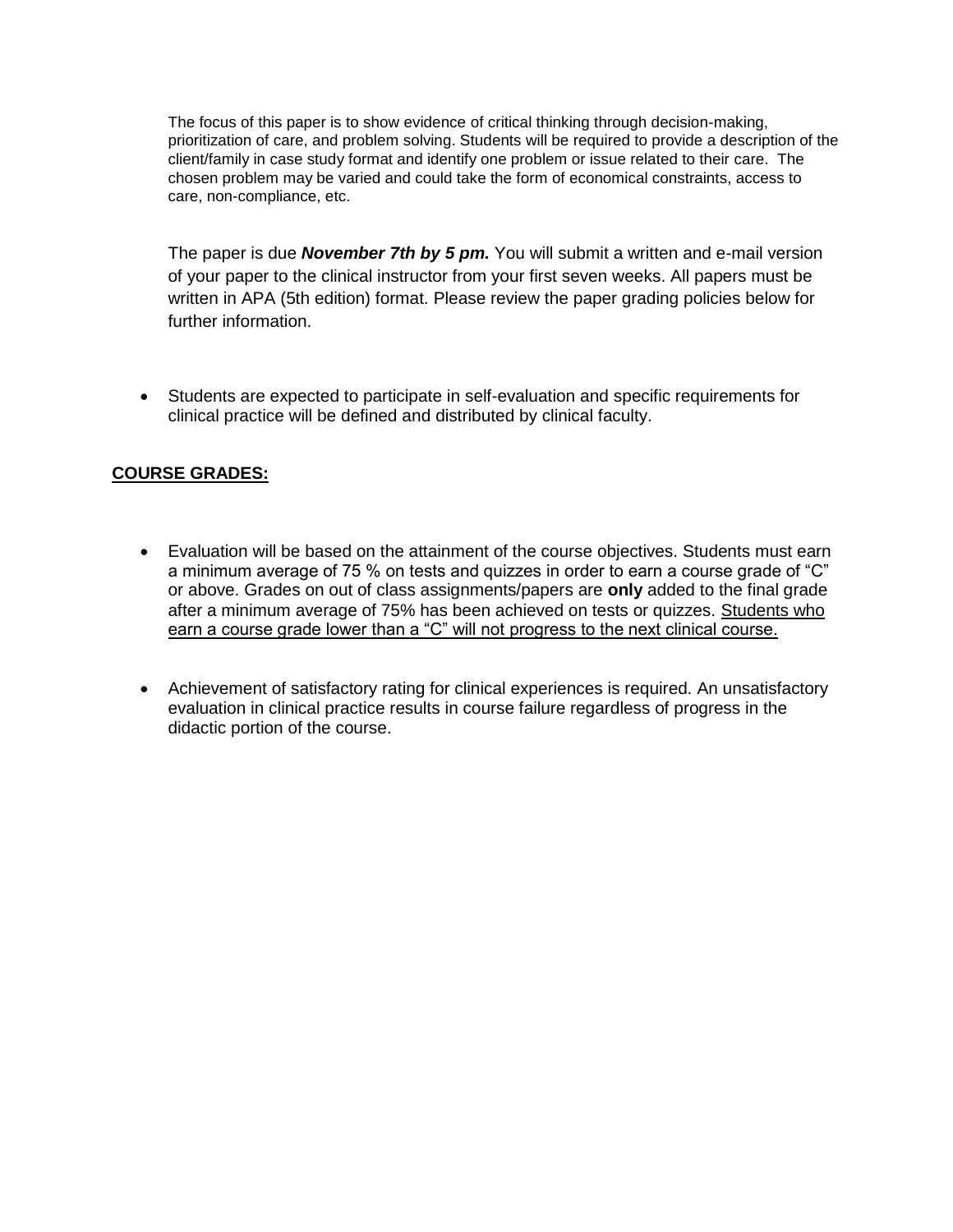| Clinical Practice              | S/U        |
|--------------------------------|------------|
| Quizzes                        | <b>20%</b> |
| 1 <sup>st</sup> Exam           | 30%        |
| <b>Critical Thinking paper</b> | 20%        |
| $2nd$ Exam-cumulative          | 30%        |
|                                | 100%       |

Every effort will be made to provide a prompt test review after the  $1<sup>st</sup>$  exam. The review will be held immediately following the exam. During this time our goal is to provide a learning experience **not to argue test questions**. Course Coordinators will be available two weeks following the exam, by appointment, to review the exam should you feel you need this extra review. *After this time, the test will not be available for your review.*

## *Disclaimer:*

*In order to guide implementation and strengthen understanding of the School of Nursing Policies related to academic integrity, the following guidelines have been reproduced from the Student Handbook (2005).*

*Academic Misconduct* 

*Academic misconduct is an offense generally defined as any action or inaction that is offensive to the integrity and honesty of the members of the academic community. This offense includes, but is not limited to, the following:*

- *a) Seeking, acquiring, receiving, or giving information about the conduct of an examination, knowing that the release of such information has not been authorized:*
- *b) Plagiarizing: Definition of plagiarism Plagiarism is essentially a false representation of authorship and consists of the reproduction, in whole or in part, of a manifestation of intellectual endeavor by someone who by statement or implication holds himself/herself out as it creator.*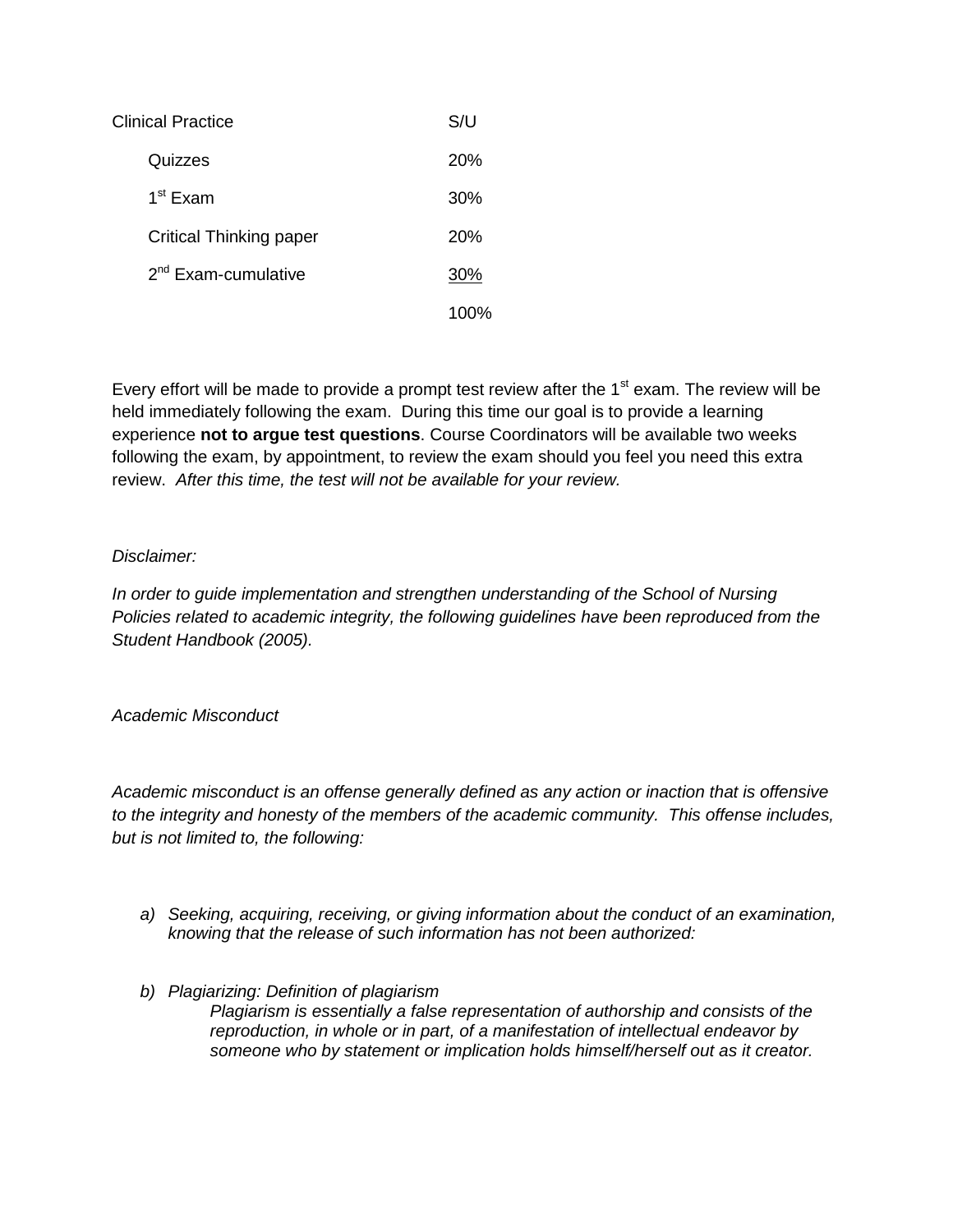*c) Seeking, using, giving or obtaining unauthorized assistance or information in any academic assignment or examination;* 

### **Exams:**

Please note that all tests are considered to be the property of the school and no test questions may be copied. All exams will be proctored either with one proctor per room or roaming proctors. Make up exams are allowed at the discretion of the course coordinator and may be of a different format.

### **Quizzes:**

Quizzes on Blackboard can be found under "Course Documents" (click on "Course Documents," click on "Maternity quizzes or Pediatric Quizzes," then click on the name of the quiz). Each week's quiz will be available from 8:00 am on Monday until 8:00 am Friday before that week's class. Students will have 15 minutes to complete a 10 question multiple choice quiz, after which time the quiz will expire. Students who exceed the time limit for a weekly quiz will receive a grade of zero for that quiz so, WATCH THE TIMER. Students will have only one opportunity to take each quiz. Quizzes are to be taken individually and are closed-book, closed-notes, and students are not permitted to discuss quizzes among themselves prior to Friday's class. Blackboard will give immediate feedback on correct and incorrect responses; any further concerns about specific quiz questions can be emailed to the appropriate course coordinator by 5 pm on Friday.

Students will be notified in advance if quizzes will be of an alternate format and details provided at that time. Please check the blackboard announcements regularly for further information.

\*\*Students experiencing computer or other problems while taking the quiz online should report this immediately to either the Maternity or Pediatric course coordinator. If the coordinator is notified by 4 pm on Thursday the online quiz will be reset. Between 4 pm Thursday and 8:00 am on Friday notify or leave a message for the coordinator and be prepared to take a paper quiz at 8:45 on Friday morning. Only one technical problem will be re-set during the rotation; any subsequent/recurrent problems may result in a quiz grade of zero.

The lowest quiz grade from each rotation will be dropped. (one peds and one maternity)

### **No makeup quizzes are allowed.**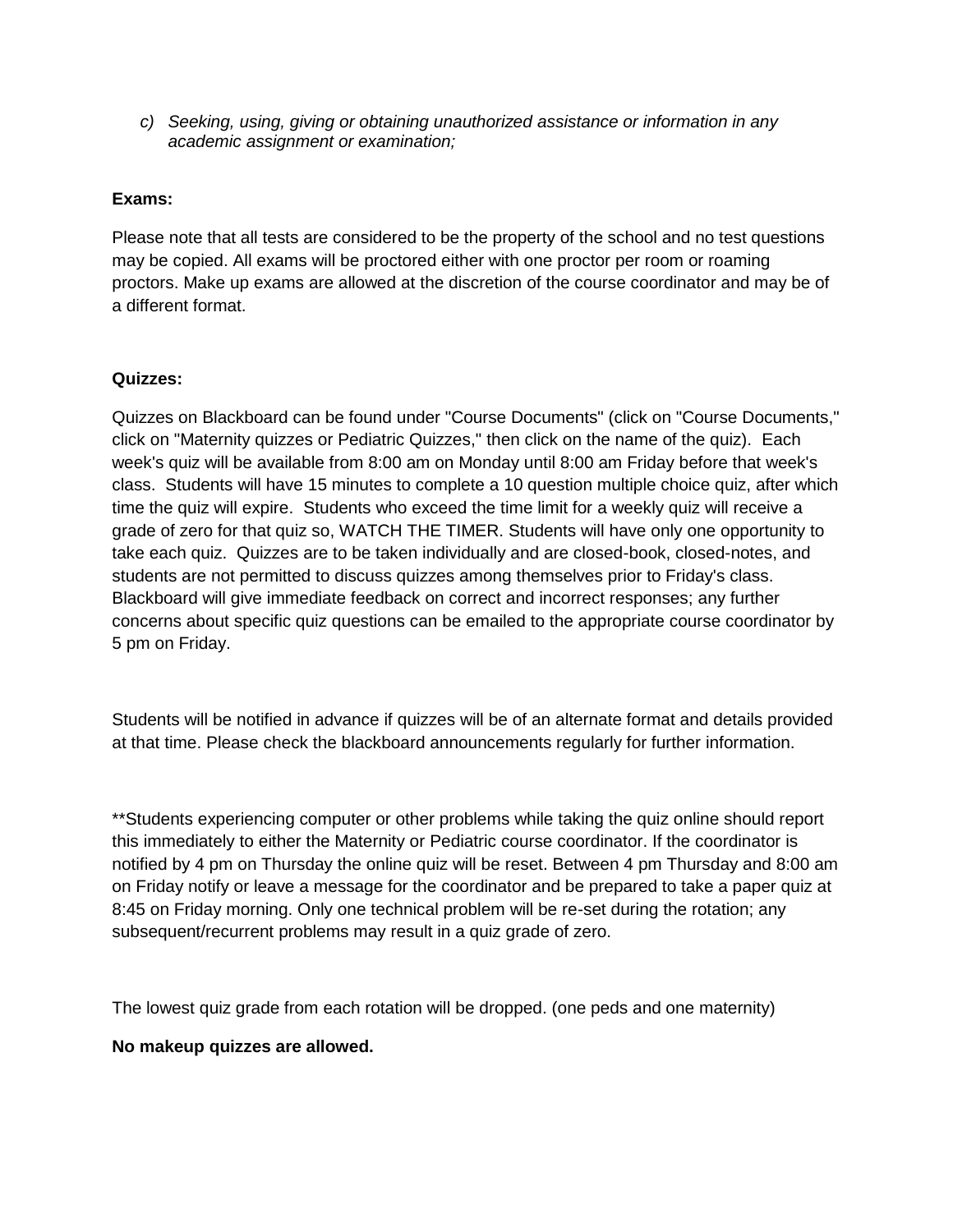## **Papers:**

All papers are to be turned in with a cover page and signed statement of individual work.

Students should turn in **one** hard copy and **one** electronic copy to instructor.

Unauthorized late papers will receive a 5-point grade deduction per day.

The Emory writing center is available to proof any papers.

## **Grading:**

Any paper receiving a grade of less than 75 will automatically receive a blind second read by another instructor. The two paper grades will be averaged for the final paper grade but, will not exceed 75.

If the averaged paper grade is a 74 or less, the instructor and/or course coordinator may require the student to re-write the paper. The grade of the rewritten paper will represent the final paper grade and

may not exceed 75.

Papers with a grade of 75 or higher may not have a second read requested.

## **REQUIRED TEXTBOOKS:**

Lowdermilk, D. and Perry, S. (2007). Maternity and women's health care.  $(9<sup>th</sup>$  ed.). St. Louis: Mosby.

Publication manual of the American Psychological Association. (2001). (5<sup>th</sup> ed.). Washington DC: American Psychological Association.

Wong, D.L. (2003). Nursing care of infants & children (7th ed.). St Louis: C.V. Mosby.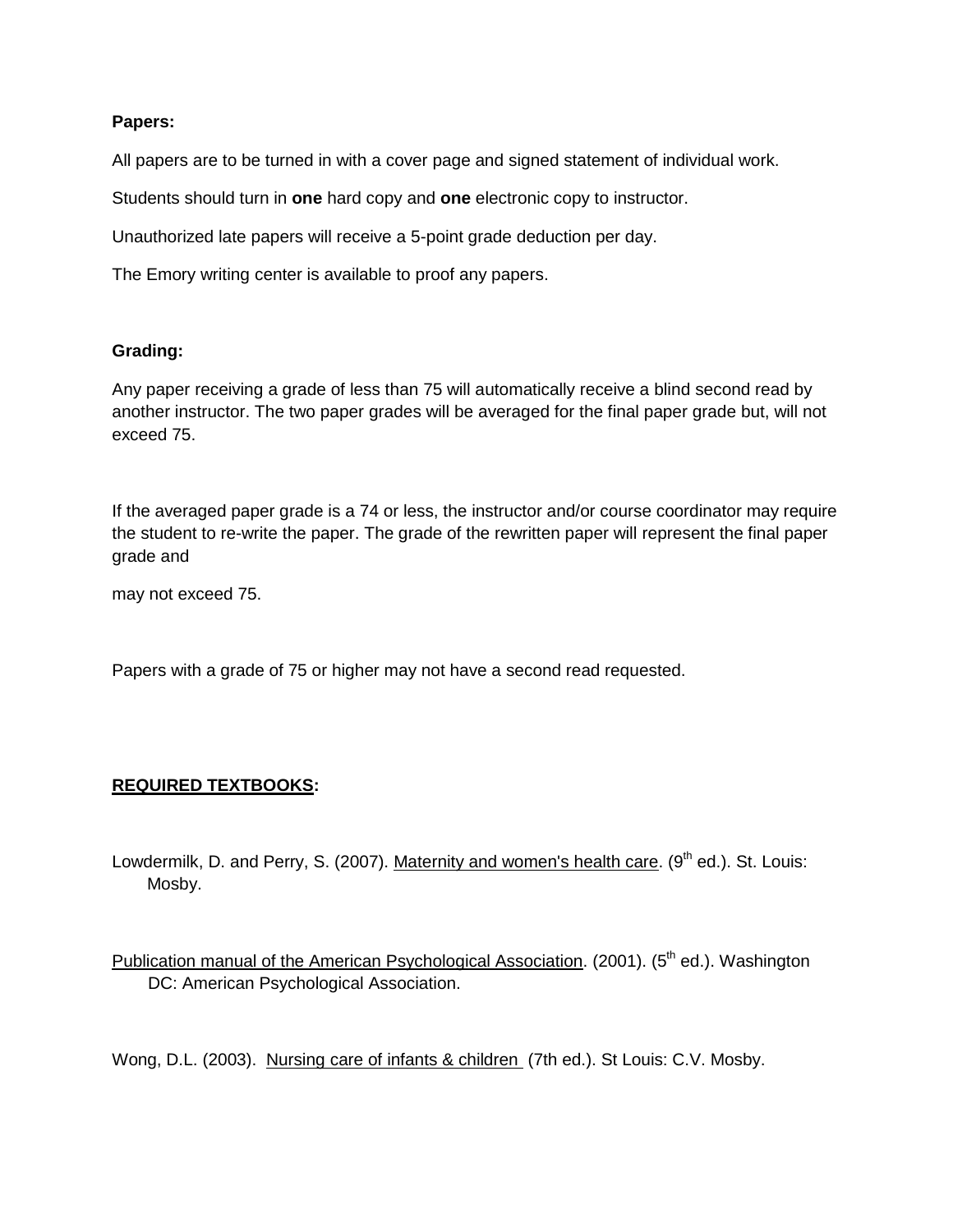## **All texts that were required for the first year may be utilized**.

## **ADDITIONAL READINGS**:

Supplemental readings may be required during the semester. These will be announced at least one week in advance and placed on reserve in the Health Sciences Library.

### **COMMUNICATION WITH FACULTY**

Emory University"s policy for student-faculty communication states that email is the primary medium for official communication. "Students are expected to maintain their accounts and check their email regularly so that new mail will be properly received and read. Certain communications may be time-critical. While students may redirect email from their official University email address to another address (e.g., @hotmail.com, @aol.com), the University is not responsible for the delivery of email by other service providers". (Emory University Council of Deans and President"s Cabinet, 2004)

### **FACULTY AVAILABILITY**

Typically faculty will respond to emails and telephone calls during normal business hours, 8-5 Monday through Fridays. In case of emergency please feel free to contact faculty member during other hours.

Students should check with individual faculty members for their office hours and available meeting times.

### **INCLEMENT WEATHER**:

In the event of inclement weather the School of Nursing may be closed or its opening may be delayed. The University will contact local radio and television stations to inform you of this decision. You may also call 404-727-1234 for a pre-recorded voice mail message after 5:30 am. Follow your clinical instructor's directions for inclement weather on clinical days.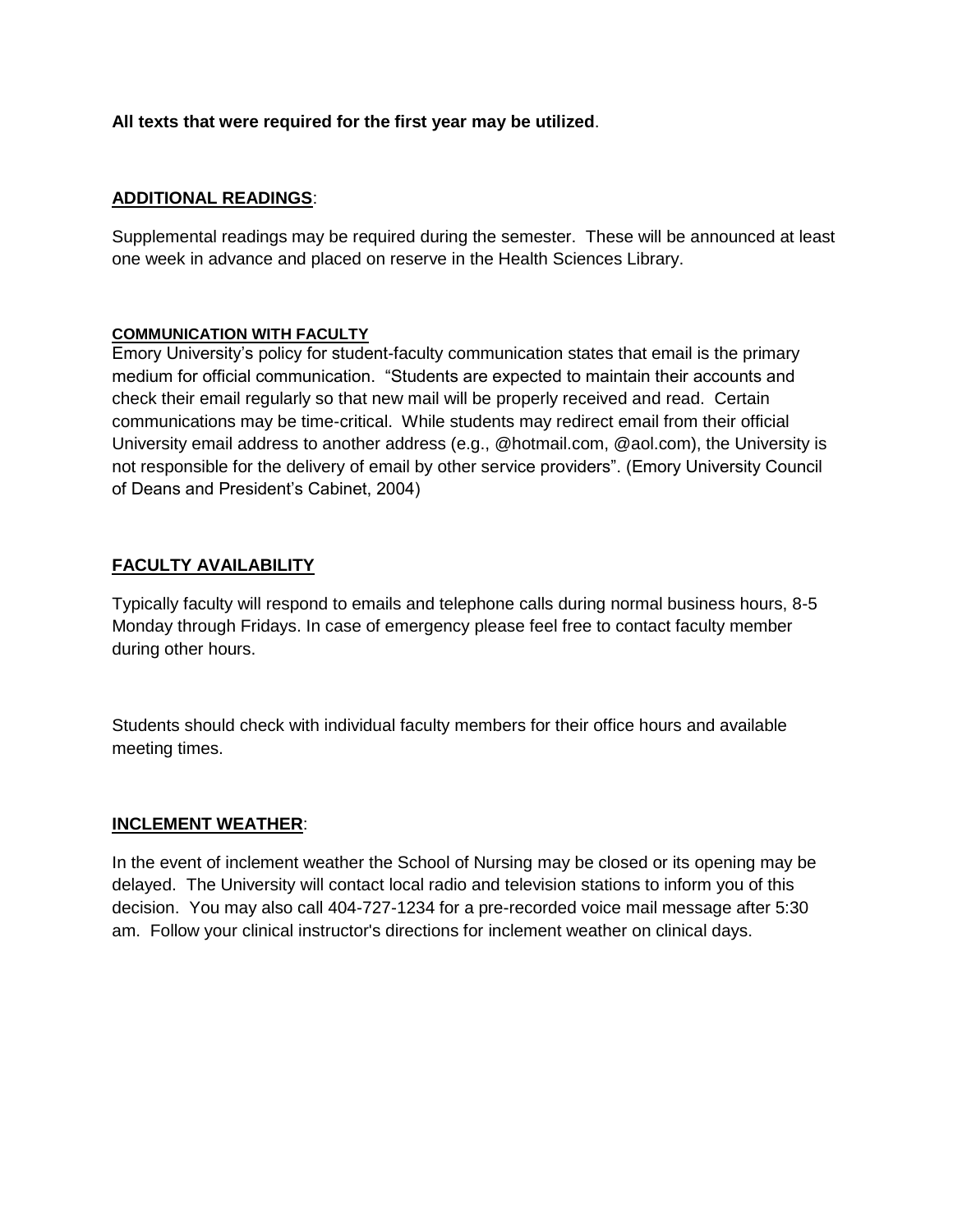### **Client-Based Critical Decision-Making Paper**

### **Grading Criteria**

- \_\_\_\_\_\_\_\_\_ I. Introduction (**5 pts**)
	- a. Introduce patient—general background, do not use patient"s name

b. Situation: Briefly discuss the situation that your paper is to be about, i.e., setting, brief statement of decisions made, persons involved in making decisions.

- \_\_\_\_\_\_\_\_\_ II. Background (**15 pts**)
	- a. Subjective history:
		- i. Chief "complaint" or reason for presenting to hospital
		- ii. History of present problem
		- iii. History related to department, i.e., OB or pediatric
		- iv. Previous health history
		- v. Social history
	- b. Objective history: results from your assessment. Includes physical exam, lab data, vital signs, other observations. Remember psychosocial data.
- \_\_\_\_\_\_\_\_\_ III. Assessment (**10 pts**)
	- a. List FIVE of the patient"s diagnoses (medical or nursing diagnoses) in order of importance. These may be actual diagnoses (on the chart) or diagnoses that you find to be appropriate.
	- b. Discuss rationale for the order you used.
	- c. The diagnoses you list must be supported by subjective AND objective data discussed above.
- \_\_\_\_\_\_\_\_\_ IV. Decisions for action/ Plans (**20 pts**): choose **ONE** diagnosis from list above and:
	- a. Discuss the interventions that have been ordered for that patient"s diagnosis.
	- b. Note who made the decisions for action or plan of care; doctor(s), nurse(s), practitioner(s), etc. Based on the published literature surrounding the diagnosis and effective treatments, discuss whether the plan of care was sound. Include a discussion of the decisions you made, based on your assessment data above.
	- c. Discuss other interventions that you think would be appropriate. Why do you think they were omitted at the time?
- \_\_\_\_\_\_\_\_\_ V. Analysis of Decisions (**40 pts**)
	- a. Take the top three decisions you observed or participated in and analyze them—who, what, where, when, and WHY the decisions were made. Be thorough!
	- b. Were there any revisions of the decisions along the way? If so, explain.
	- c. Evaluate the effects of the decisions. How did the patient respond?
	- d. How were these decisions influenced by the larger system of the hospital? By the healthcare system?
	- e. Discuss the influences of personal bias and culture on the decisions made.
	- f. Discuss the ethics involved in decision-making for this patient.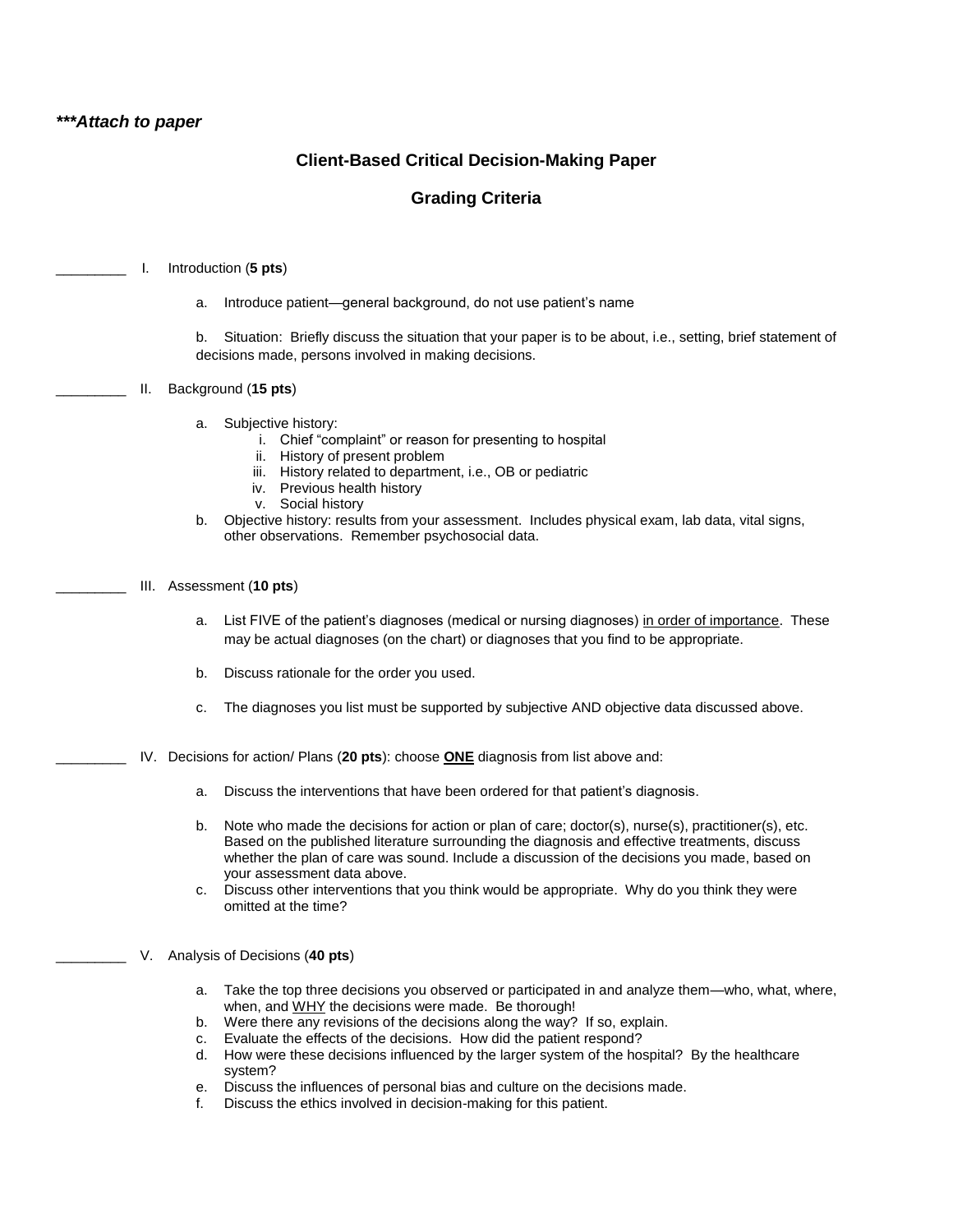| Needs to have a method for evaluating evidence supporting the decisions. |  |
|--------------------------------------------------------------------------|--|
|                                                                          |  |
|                                                                          |  |
|                                                                          |  |

VI. Summary (5 pts): Briefly conclude your paper with a thought about something you learned about decisionmaking while caring for this patient.

VII. References (5 pts): in APA format.

Be sure to cite all sources used in the development of your paper. You should use relevant primary sources, i.e., from current journals (within 5 years), although you may also use your text or other books.

\_\_\_\_\_\_\_\_\_ Total Points

VII. Up to 10 points may be deducted for improper grammar or improper use of APA format. Poorly written papers may require revision at instructor's discretion.

**\_\_\_\_\_\_\_\_\_ Grade**

**Statement:**

\_

*This paper represents my own work in accordance with the School and University regulations.*

**\_\_\_\_\_\_\_\_\_\_\_\_\_\_\_\_\_\_\_\_\_\_\_\_\_\_\_\_\_\_\_\_\_\_\_\_\_\_ \_\_\_\_\_\_\_\_\_\_\_\_\_\_\_\_\_\_**

*Signature Date*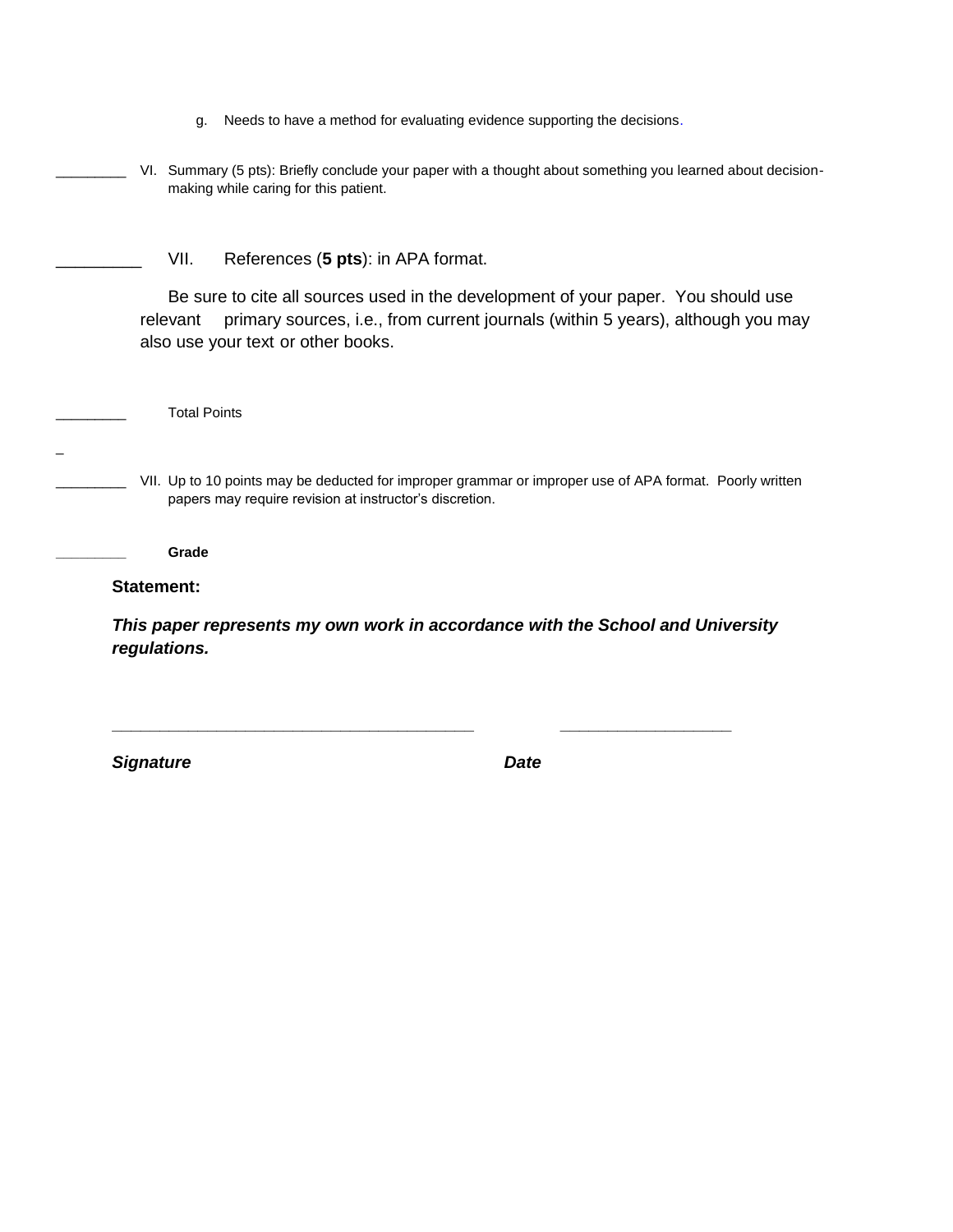**MATERNITY COURSE CONTENT** NRSG 460

## CLINICAL NURSING III, DEVELOPING FAMILIES

## **ROOM 201** Fall 2007

| <b>DATE</b>           | <b>TOPIC</b>                                       | <b>FACULTY</b> |
|-----------------------|----------------------------------------------------|----------------|
| Aug 31                | Introduction                                       | Edwards        |
| Sept 5<br>$9am - 1pm$ | <b>Maternity Skills Lab</b><br><b>Evans center</b> | All faculty    |
| Sept 7                | Antepartum/Intrapartum: Part I                     | Woeber         |
| Sept 14               | Postpartum/Breastfeeding                           | Edwards/Howett |
| Sept 21               | Newborn                                            | Howett         |
| Sept 28               | Antepartum/Intrapartum: Part II                    | Woeber         |
| Oct 5                 | High Risk Intrapartum                              | Edwards        |
| Oct 12                | High Risk Antepartum                               | Edwards        |
| Oct 19                |                                                    |                |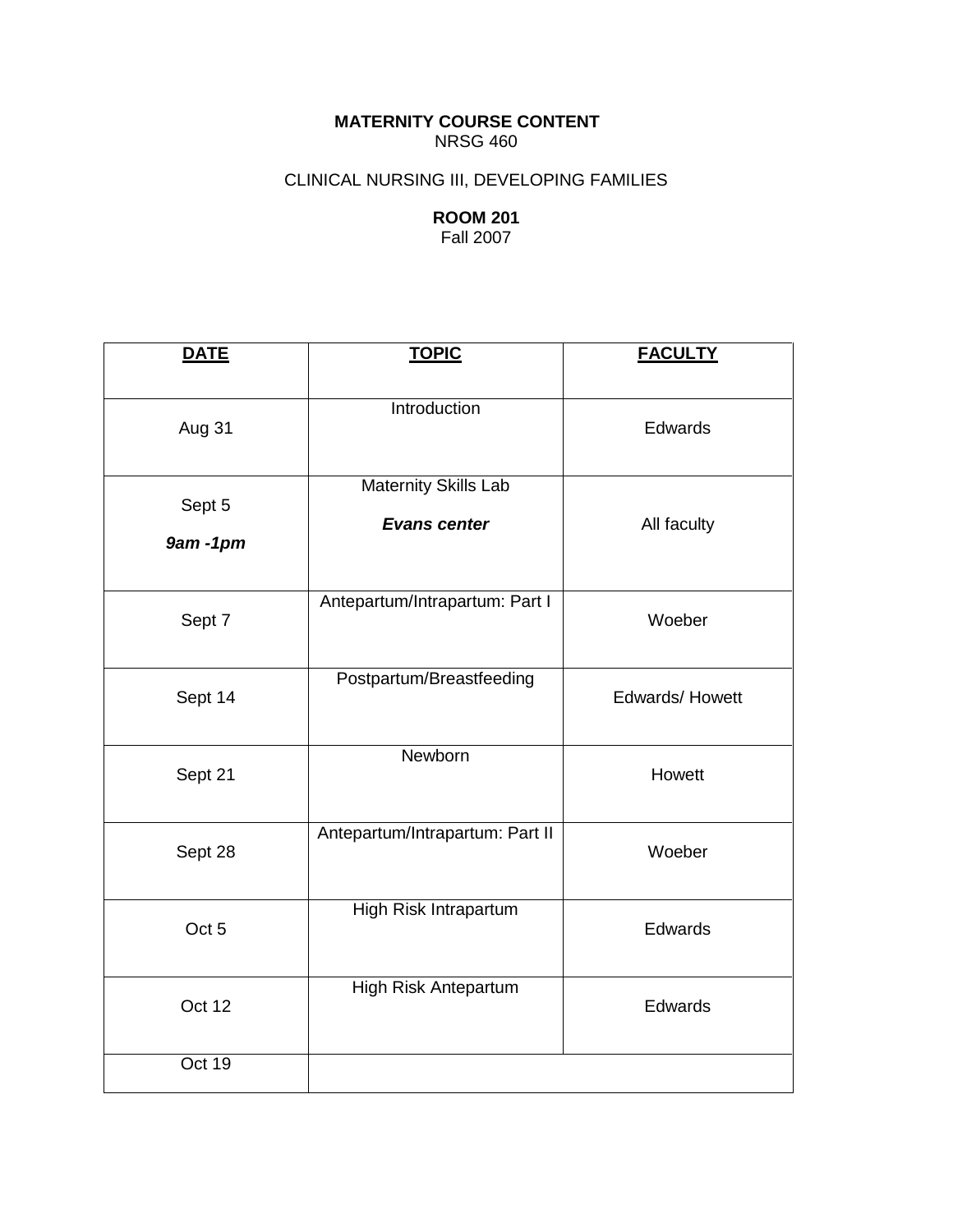|                    | <b>MIDTERM</b>                                            |                    |
|--------------------|-----------------------------------------------------------|--------------------|
| Oct 23<br>$1-5$ pm | Maternity Skills Lab<br><b>Evans Center</b>               | <b>All Faculty</b> |
| Oct 24<br>9am-12pm | Antepartum/Intrapartum: Part I                            | Woeber             |
| Nov <sub>2</sub>   | Postpartum/Breastfeeding                                  | Edwards/ Howett    |
| Nov 9              | Antepartum/Intrapartum: Part II                           | Woeber             |
| Nov 16             | Newborn                                                   | Howett             |
| <b>Nov 30</b>      | <b>High Risk Antepartum</b>                               | Edwards            |
| Dec 7              | High Risk Intrapartum<br><b>Evans Center and Room 201</b> | Edwards            |
| Dec 14             | <b>FINAL</b>                                              |                    |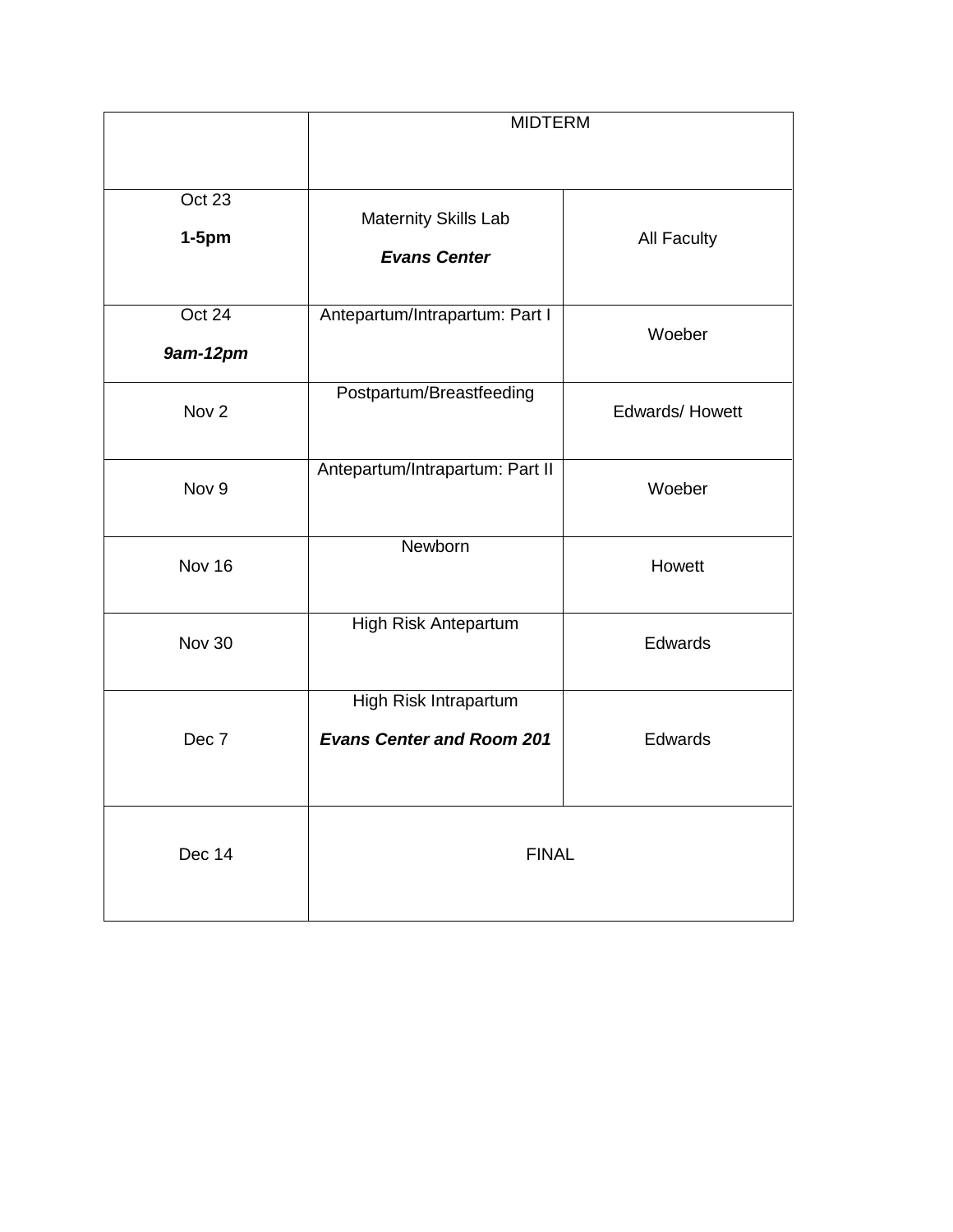## **PEDIATRIC COURSE CONTENT** NRSG 460

## CLINICAL NURSING III, DEVELOPING FAMILIES

# **ROOM 112**

Fall 2007

| <b>Dates</b>          | <b>Content</b>                                                                                                              | Lecturer/Coordinator                |
|-----------------------|-----------------------------------------------------------------------------------------------------------------------------|-------------------------------------|
| August 31             | Introduction to Course: Pediatric Assessment                                                                                | All faculty                         |
| September 7           | Illness, Hospitalization, and the Pediatric Client<br>and Family; Developmentally Appropriate<br><b>Teaching Strategies</b> | Jeannie Weston                      |
| September 14          | Fluid Volume/Nutrition/Parenting                                                                                            | Leslie Holmes                       |
| September 21          | Pediatric: Respiratory and Hematology                                                                                       | Leslie Holmes                       |
| September 28          | Pediatric GI/GU/Renal                                                                                                       | Leslie Holmes and Jeannie<br>Weston |
| October $6$           | Pediatric: Cardiac                                                                                                          | Jeannie Weston                      |
| October 12            | Pediatric: Neuromuscular disorders/ Pain                                                                                    | Maeve Howett and Jeannie<br>Weston  |
| October 19            | <b>Pediatric Midterm Exam</b>                                                                                               |                                     |
| October <sub>26</sub> | Illness, Hospitalization, and the Pediatric Client<br>and Family; Developmentally Appropriate<br><b>Teaching Strategies</b> | Jeannie Weston                      |
| November 2            | <b>Fluid Volume/Nutrition/Parenting</b>                                                                                     | Leslie Holmes                       |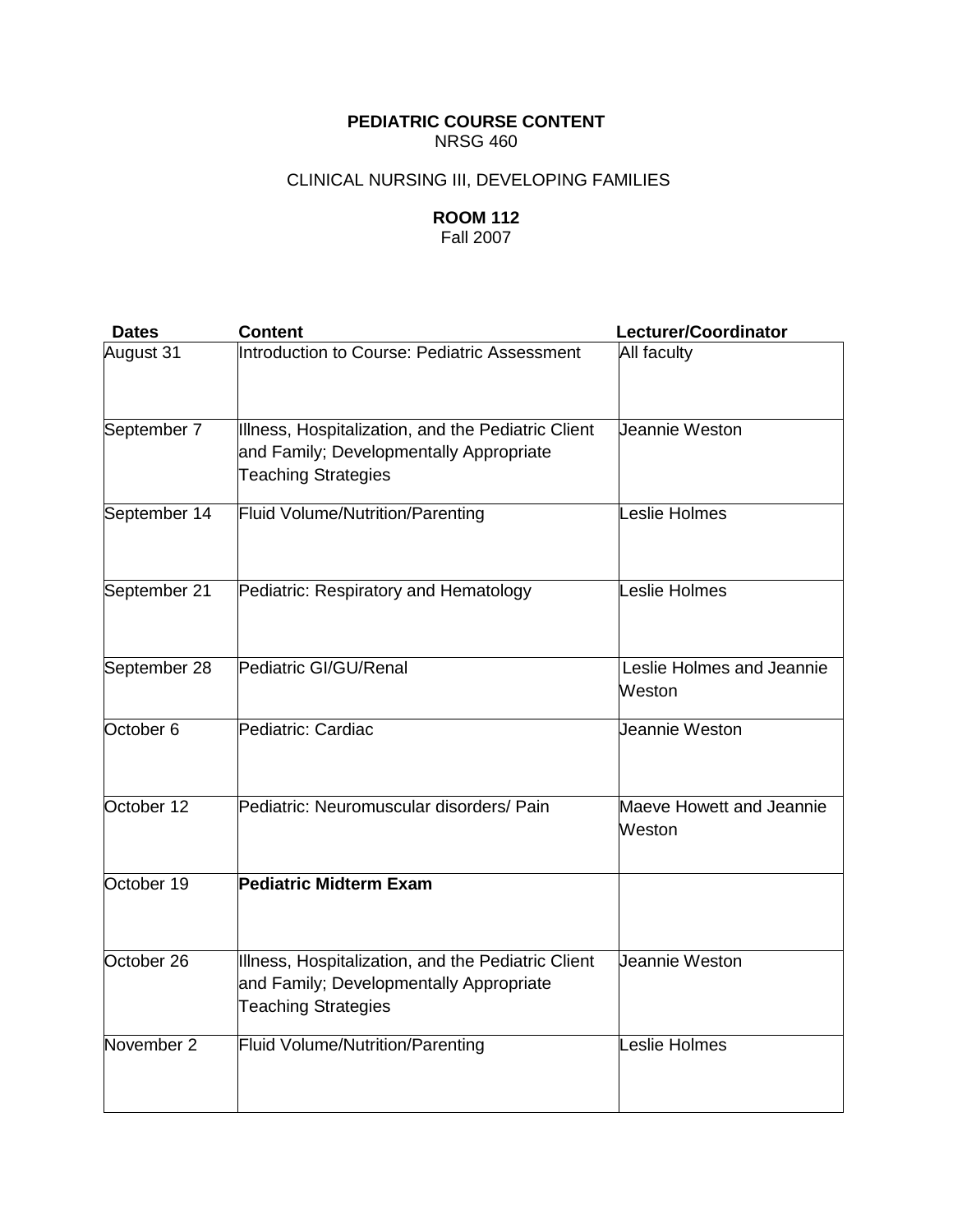| November 9  | Pediatric: Respiratory and Hematology   | Leslie Holmes                              |
|-------------|-----------------------------------------|--------------------------------------------|
| November 16 | Pediatric: GI/GU/Renal                  | Jeannie Weston and Leslie<br><b>Holmes</b> |
| November 23 | <b>Thanksgiving Holiday</b>             |                                            |
| November 30 | Pediatric: Neuromuscular disorders/Pain | Maeve Howett and Jeannie<br>Weston         |
| December 7  | Pediatric: Cardiac                      | Jeannie Weston                             |
| December 14 | <b>Cumulative Final Exam</b>            |                                            |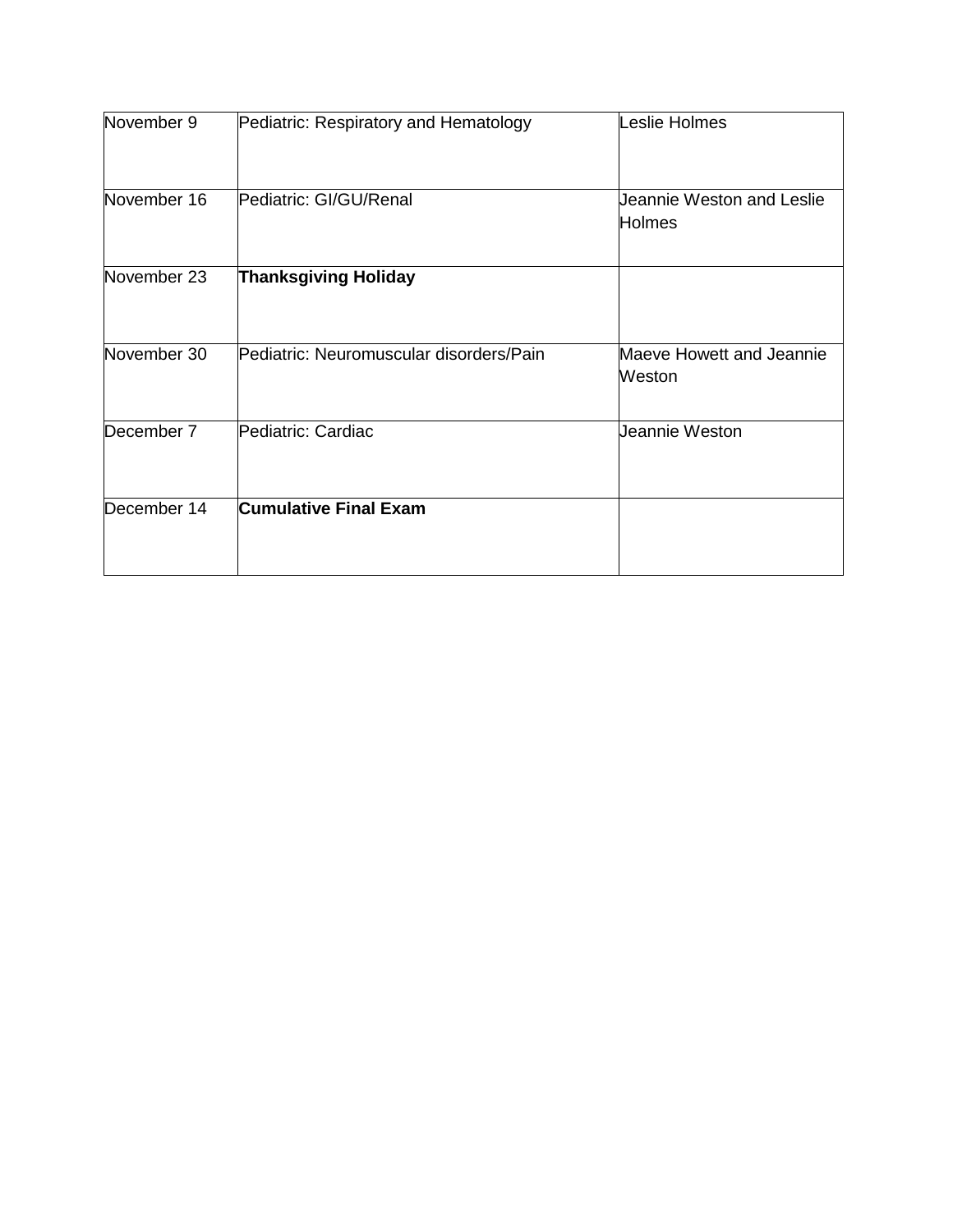# **N460 Fall 2008 N361 Spring 2009** Sara Edwards' Clinical Group

## MATERNITY CLINICAL AT CRAWFORD LONG HOSPITAL

## **550 Peachtree St, NE, Atlanta, GA 30308 404-686-4411**

### **DIRECTIONS:**

From Emory, take Ponce de Leon toward downtown. You will make a left onto Peachtree Street. Go one block and pass Linden. You will then see a sign for the Patient/Visitor lot on the right. Enter at that entrance and follow the signs to the deck where you will park the first day. Take the elevator to the F level. Follow the signs to the skywalk to the hospital mezzanine level. (The skywalk is diagonally across from the elevator on the F level.) I suggest you ride share. Parking will probably be tight!

\*Leave all valuables at home. Bring only money that can fit in your pocket and/or your dinner/snack. Don't forget black pens, your stethoscope, and ID badge.

### **DRESS:**

Your Emory uniform (scrub top and pants) may be worn on all the units. Bring your lab coat to wear over your scrubs if you get cold or need to leave the unit. Keep all valuables either in your pocket, or lock them in your car trunk before leaving home. Artificial nails are not allowed. Wear no perfume, nail polish, or dangling earrings. Bring your stethoscope, black pen and a small pocket-sized notebook to every clinical.

#### **SCHEDULE:**

Our clinical will begin **at 6:50 AM**. Each clinical day**,** please be in the OB admissions area at that time. I will go around to ensure each of you is with your assigned nurse by 7:15. We will break for postconference **at 4pm**. You are welcome to bring a snack/lunch and eat during a break in the shift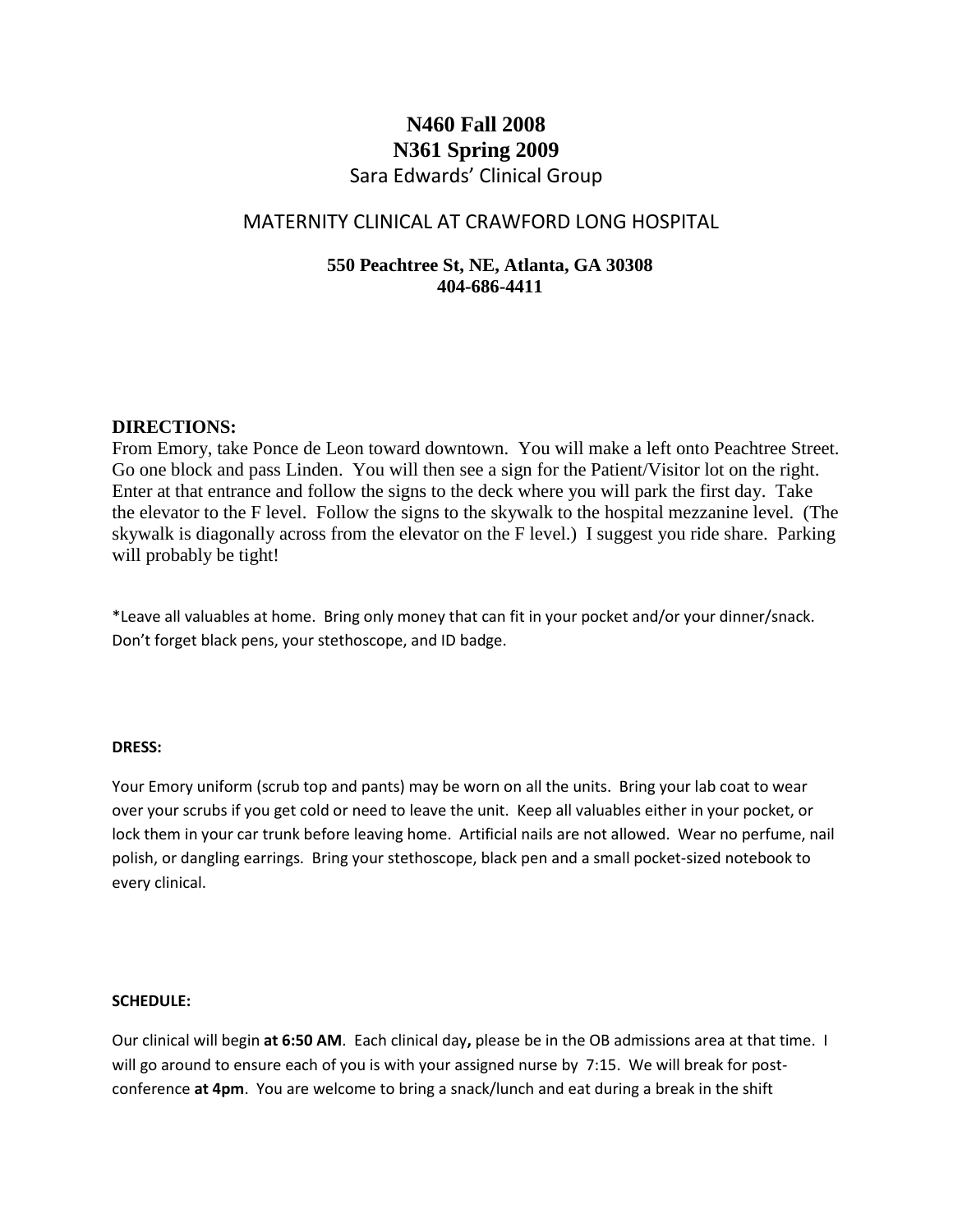(mutually agreed upon by you and your patient's nurse) and at post- conference. **See attached schedule to see where you will POSSIBLY be each clinical day. This may change given the clinical picture on the units each morning.**

**January 24th, we will meet at the mezzanine level at CWL Hospital at 10 AM to begin our orientation and complete necessary forms.** We will visit the security office to obtain parking passes to a different lot (F lot) than the deck. YOUR BADGES WITH YOUR PROX NUMBERS WILL ALSO BE PROGRAMMED TO ALLOW ENTRANCE TO THE SECURE MATERNITY AREAS. We will tour the units to which you will be assigned. We should be done by 1:30PM. Wear professional attire, lab coats and ID badge with the prox number.

## **PRIOR TO STARTING CLINICAL, YOU WILL NEED TO BE UP-TO-DATE ON ALL IMMUNIZATIONS AND CPR. I WILL NEED PROOF OF CURRENT CPR. COMPLETE THE FORMS ASAP, IF NOT ALREADY DONE.**

PRE- AND POST-CONFERENCES:

See attached schedule of conference times, subjects, and locations

# *COMPONENTS OF ROTATION:*

Each person will have at least 1 opportunity to work in Labor and Delivery, Postpartum, and Newborn Nursery. Antepartum, Nursery Admit Team and Special Care Nursery will be additional areas of clinical experience you may have. Again, the student assignment to areas on any given day is tentative given the flexible nature of labor and delivery.

**Prior to each clinical experience, I expect you to be prepared**. This means you will **review and prepare drug cards** for the commonly used medications in that area (See attachment). **Please have these cards completed by the first day of clinical, February 3rd .** Review the Nursing Student Orientation Guide, read your corresponding text, and view the indicated videos.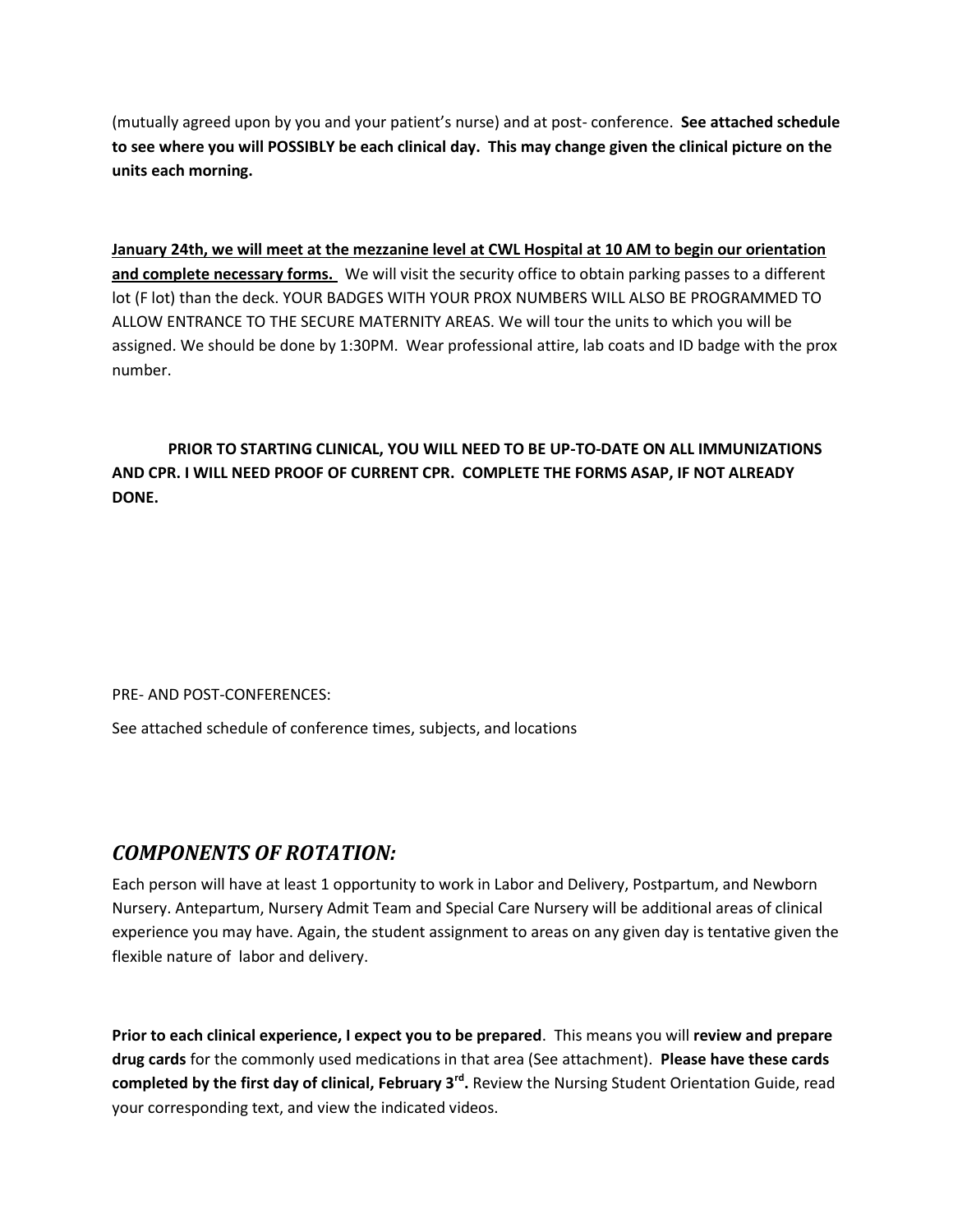**AUDIO-VISUALS:** In Learning Resource Center (LRC) at the School of Nursing:

Please begin viewing these videos listed on Blackboard as soon as possible and finish them prior to being assigned to the corresponding clinical practice areas. They each last approximately 20-30 minutes so allow yourselves adequate time to complete this assignment.

#### **REQUIRED WORK:**

**Post-conference report** – Be prepared to present a patient you were assigned that day. You will also present a brief report of **one research article and one news article** pertaining to a maternity nursing issue. One week must be used to explore sustainability issues surrounding infant feeding methods. Also, be prepared to respond to questions about the care delivery system, personal values encountered, cultural experiences, and/or your ideas for cost-effective, quality nursing care.

**Infant assessment** : to be done with instructor when the student chooses.

**Weekly Journals**--Weekly e-mail entries are due **by 5PM each Tuesday** after clinical. **Late journals will be noted in your final evaluation so please make every effort to complete them on time!** Submit them to [sedwar2@emory.edu.](mailto:sedwar2@emory.edu) Choose one client you worked with on your two days of clinical and report on that person. You can write as though you are giving shift report. However, we will SBAR note a portion of the information. Use the nursing process and include the following:

Patient information (per report format) Diagnosis

Pertinent subjective/objective data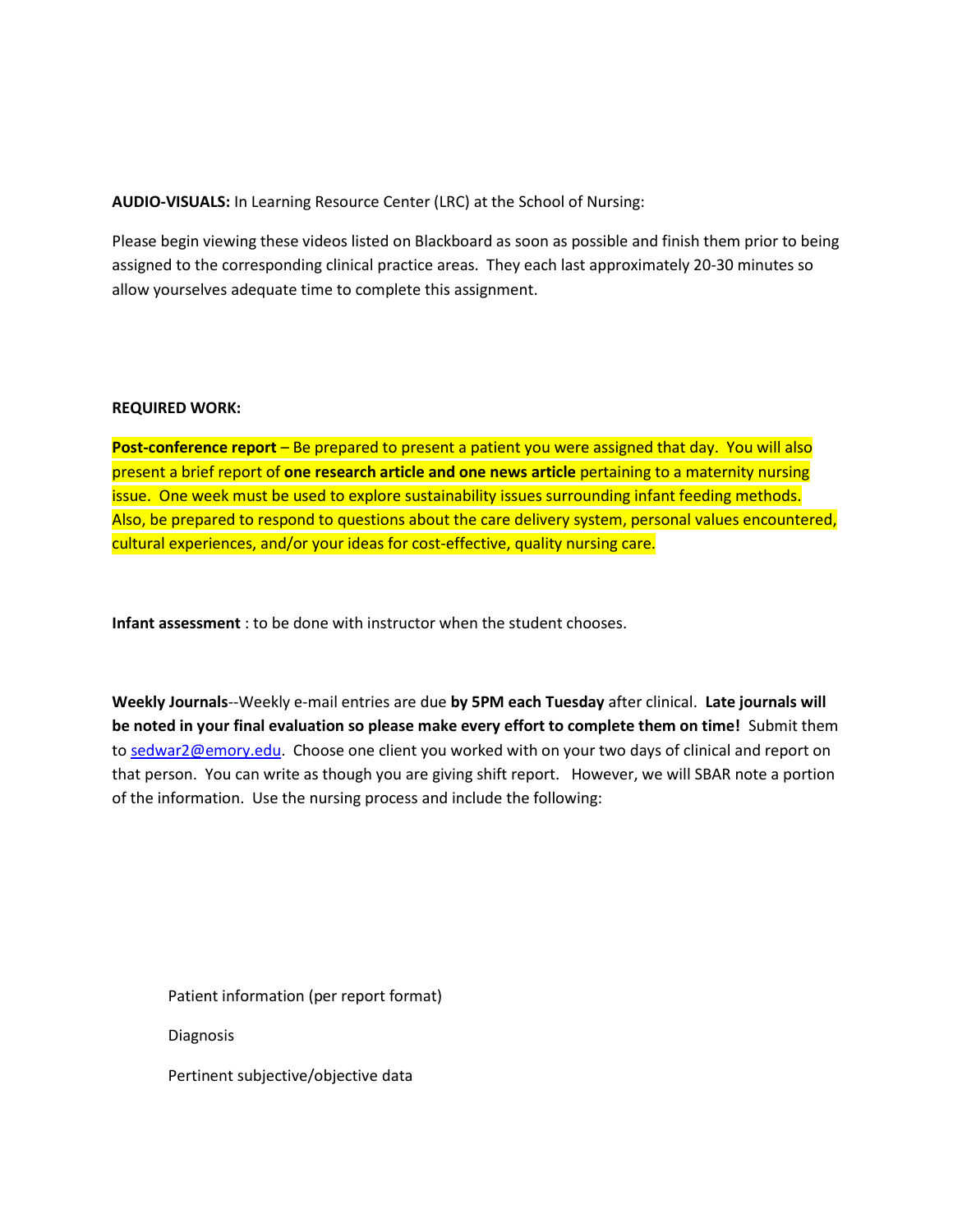Goal(s) for the patients

Intervention and evaluation of interventions

Include things you may have not thought to do at the time but upon reflection, would do in the future.

Include any connections you feel you made, things you learned that week, ethical dilemmas you may have encountered, cultural differences/similarities you noted and your feelings concerning any and all of the above.

List any objectives you have for yourself the next clinical week.

# *EVALUATIONS:*

Midterm evaluations are optional at the request of teacher or student. Final evaluations are required. They will be held in my office in March and a sign up sheet will be available to you prior to that date. You will be responsible for addressing each objective, in writing, that is listed in the evaluation form as well as the summary at the end. Use your journal entries written during the rotation to help you respond to the clinical objectives. Please also complete your self-evaluation red booklet and bring it to the evaluation session with me so we can review it together.

I look forward to an exciting and positive clinical experience with each of you at Crawford Long Hospital. Please feel free to contact me at any time regarding any concerns, questions or comments you would like to discuss.

Sara Edwards, CNM, MN, MPH

Associate (Clinical) Professor

NHWSON, Emory University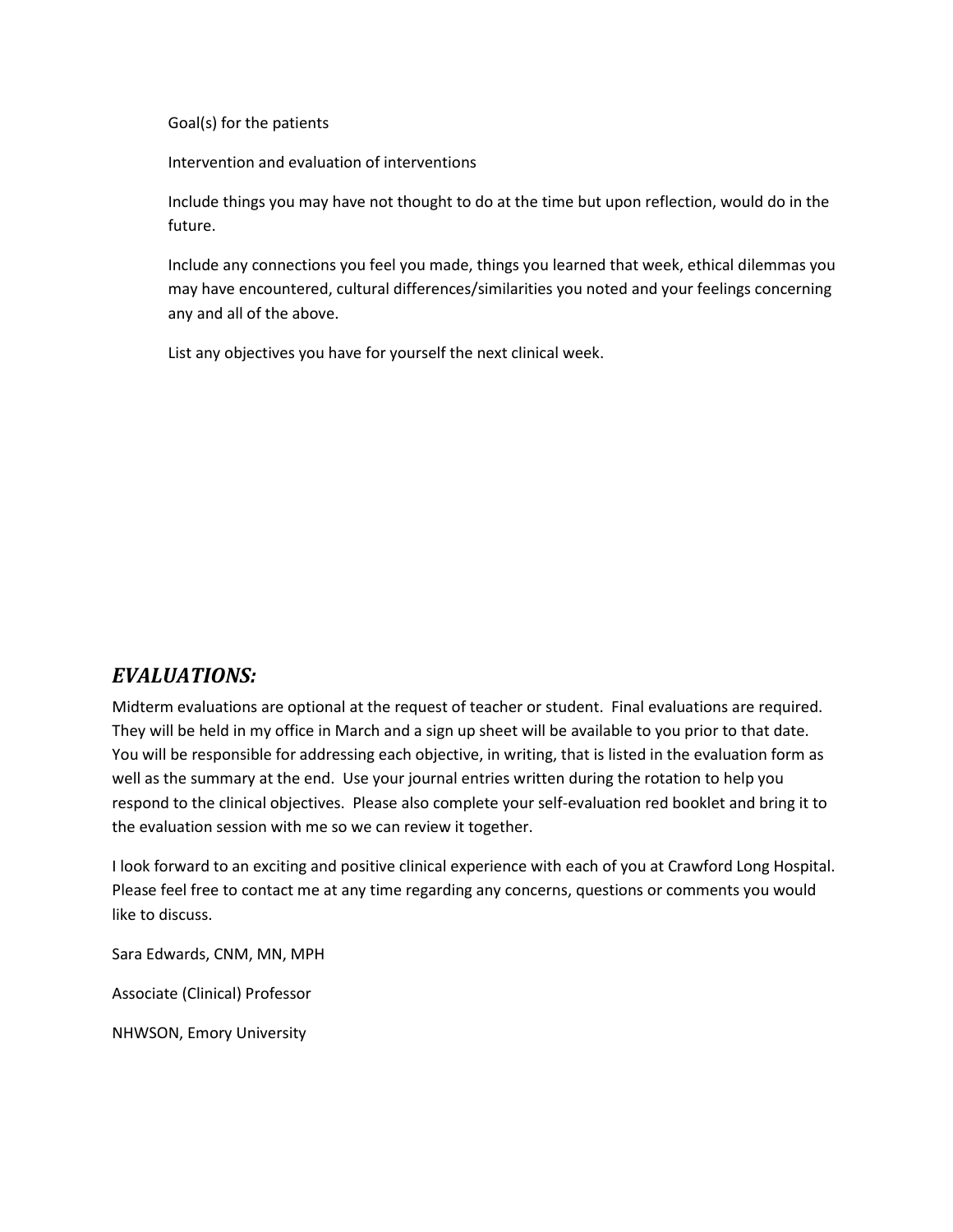# **Telephone: 770-935-0817 (H), 770-313-8901 (cell) Email: sedwar2@emory.edu**

## **N460 Fall 2008**

## **N361 Spring 2009**

## Sara Edwards' Clinical Group

## MATERNITY CLINICAL AT CRAWFORD LONG HOSPITAL

### **550 Peachtree St, NE, Atlanta, GA 30308 404-686-4411**

### **DIRECTIONS:**

From Emory, take Ponce de Leon toward downtown. You will make a left onto Peachtree Street. Go one block and pass Linden. You will then see a sign for the Patient/Visitor lot on the right. Enter at that entrance and follow the signs to the deck where you will park the first day. Take the elevator to the F level. Follow the signs to the skywalk to the hospital mezzanine level. (The skywalk is diagonally across from the elevator on the F level.) I suggest you ride share. Parking will probably be tight!

\*Leave all valuables at home. Bring only money that can fit in your pocket and/or your dinner/snack. Don't forget black pens, your stethoscope, and ID badge.

### **DRESS:**

Your Emory uniform (scrub top and pants) may be worn on all the units. Bring your lab coat to wear over your scrubs if you get cold or need to leave the unit. Keep all valuables either in your pocket, or lock them in your car trunk before leaving home. Artificial nails are not allowed. Wear no perfume, nail polish, or dangling earrings. Bring your stethoscope, black pen and a small pocket-sized notebook to every clinical.

#### **SCHEDULE:**

Our clinical will begin **at 6:50 AM**. Each clinical day**,** please be in the OB admissions area at that time. I will go around to ensure each of you is with your assigned nurse by 7:15. We will break for postconference **at 4pm**. You are welcome to bring a snack/lunch and eat during a break in the shift (mutually agreed upon by you and your patient's nurse) and at post- conference. **See attached schedule to see where you will POSSIBLY be each clinical day. This may change given the clinical picture on the units each morning.**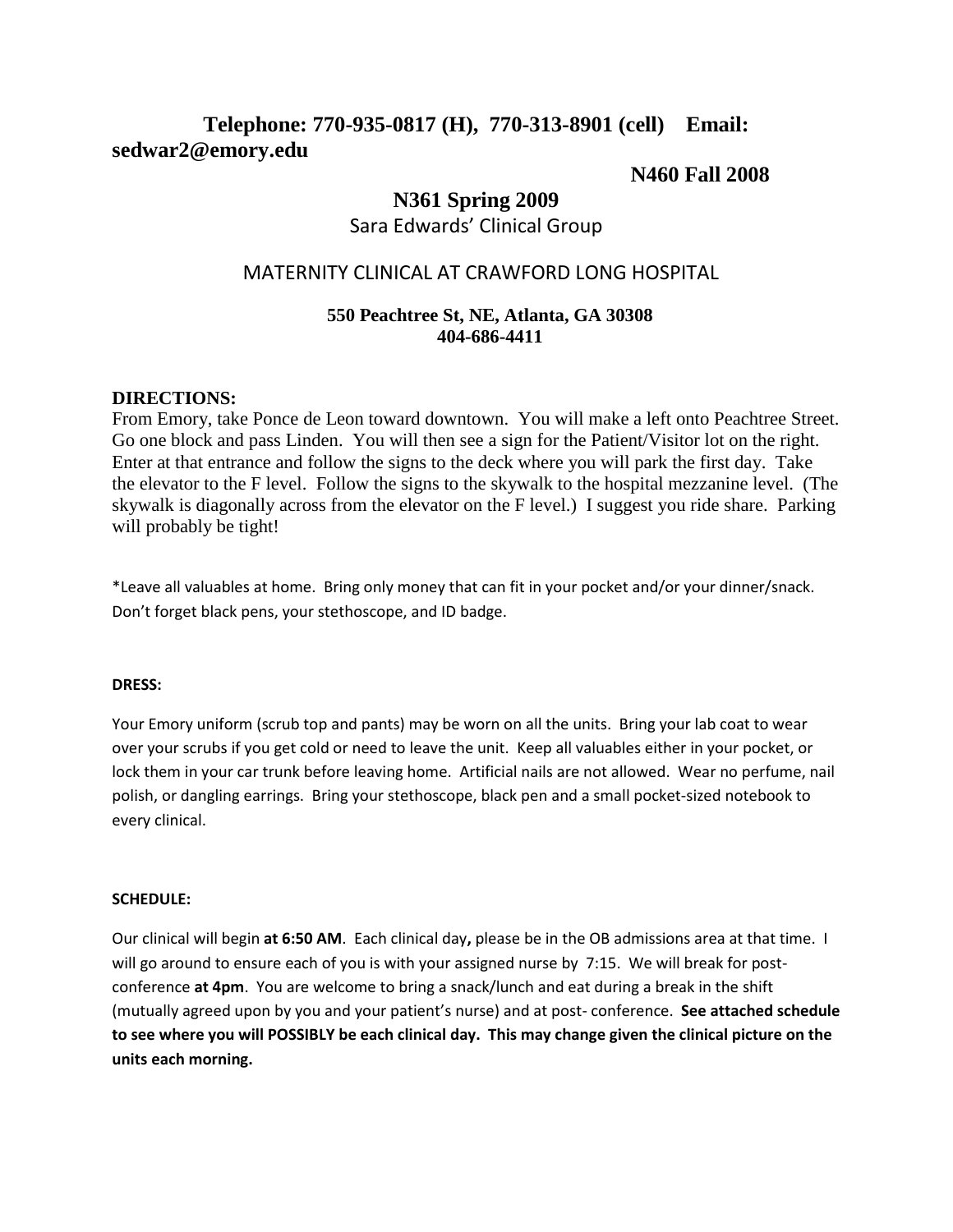**January 24th, we will meet at the mezzanine level at CWL Hospital at 10 AM to begin our orientation and complete necessary forms.** We will visit the security office to obtain parking passes to a different lot (F lot) than the deck. YOUR BADGES WITH YOUR PROX NUMBERS WILL ALSO BE PROGRAMMED TO ALLOW ENTRANCE TO THE SECURE MATERNITY AREAS. We will tour the units to which you will be assigned. We should be done by 1:30PM. Wear professional attire, lab coats and ID badge with the prox number.

## **PRIOR TO STARTING CLINICAL, YOU WILL NEED TO BE UP-TO-DATE ON ALL IMMUNIZATIONS AND CPR. I WILL NEED PROOF OF CURRENT CPR. COMPLETE THE FORMS ASAP, IF NOT ALREADY DONE.**

PRE- AND POST-CONFERENCES:

See attached schedule of conference times, subjects, and locations

# *COMPONENTS OF ROTATION:*

Each person will have at least 1 opportunity to work in Labor and Delivery, Postpartum, and Newborn Nursery. Antepartum, Nursery Admit Team and Special Care Nursery will be additional areas of clinical experience you may have. Again, the student assignment to areas on any given day is tentative given the flexible nature of labor and delivery.

**Prior to each clinical experience, I expect you to be prepared**. This means you will **review and prepare drug cards** for the commonly used medications in that area (See attachment). **Please have these cards completed by the first day of clinical, February 3rd .** Review the Nursing Student Orientation Guide, read your corresponding text, and view the indicated videos.

**AUDIO-VISUALS:** In Learning Resource Center (LRC) at the School of Nursing:

Please begin viewing these videos listed on Blackboard as soon as possible and finish them prior to being assigned to the corresponding clinical practice areas. They each last approximately 20-30 minutes so allow yourselves adequate time to complete this assignment.

### **REQUIRED WORK:**

**Post-conference report** – Be prepared to present a patient you were assigned that day. You will also present a brief report of **one research article and one news article** pertaining to a maternity nursing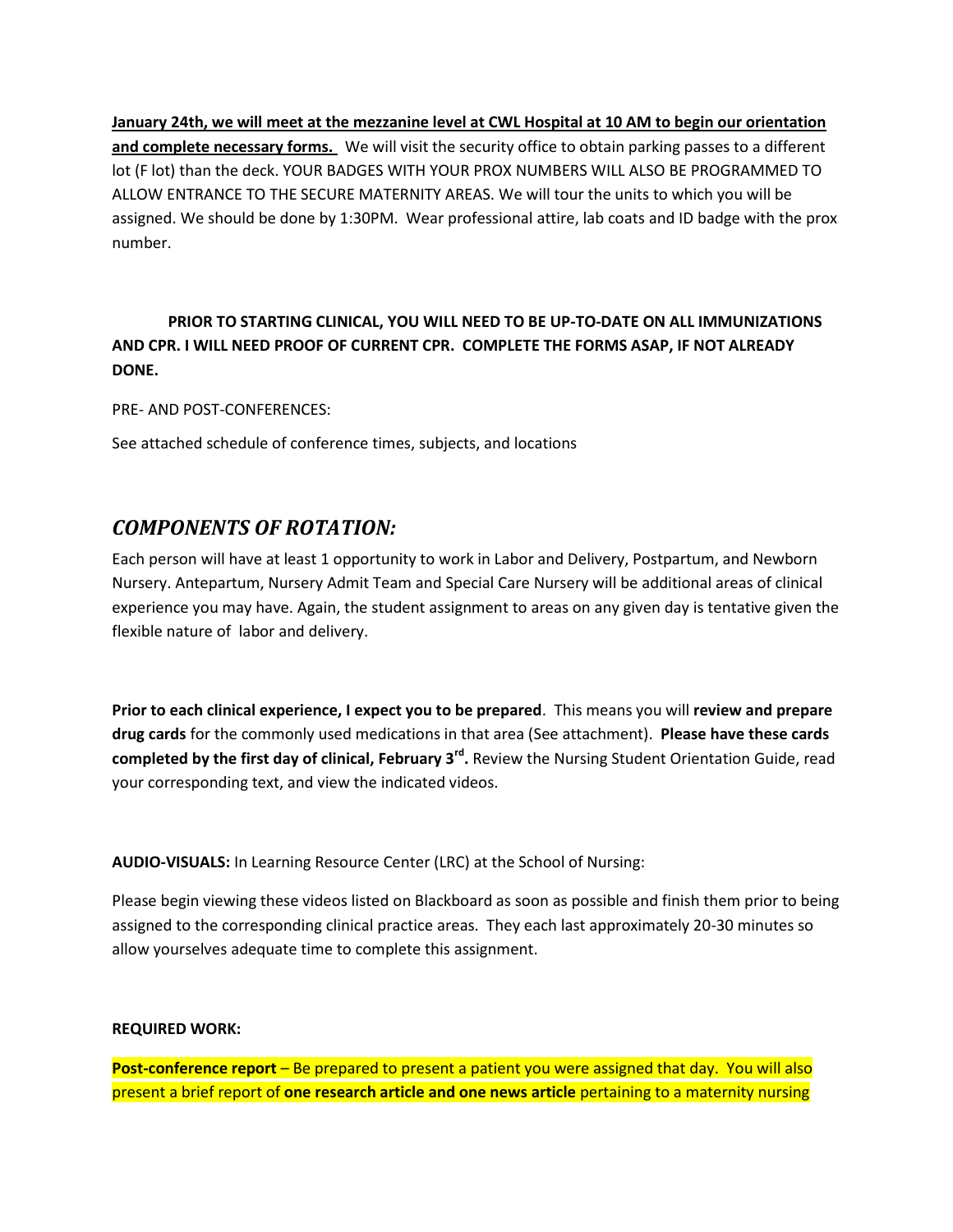issue. One week must be used to explore sustainability issues surrounding infant feeding methods. Also, be prepared to respond to questions about the care delivery system, personal values encountered, cultural experiences, and/or your ideas for cost-effective, quality nursing care.

**Infant assessment** : to be done with instructor when the student chooses.

**Weekly Journals**--Weekly e-mail entries are due **by 5PM each Tuesday** after clinical. **Late journals will be noted in your final evaluation so please make every effort to complete them on time!** Submit them to [sedwar2@emory.edu.](mailto:sedwar2@emory.edu) Choose one client you worked with on your two days of clinical and report on that person. You can write as though you are giving shift report. However, we will SBAR note a portion of the information. Use the nursing process and include the following:

Patient information (per report format)

Diagnosis

Pertinent subjective/objective data

Goal(s) for the patients

Intervention and evaluation of interventions

Include things you may have not thought to do at the time but upon reflection, would do in the future.

Include any connections you feel you made, things you learned that week, ethical dilemmas you may have encountered, cultural differences/similarities you noted and your feelings concerning any and all of the above.

List any objectives you have for yourself the next clinical week.

## *EVALUATIONS:*

Midterm evaluations are optional at the request of teacher or student. Final evaluations are required. They will be held in my office in March and a sign up sheet will be available to you prior to that date. You will be responsible for addressing each objective, in writing, that is listed in the evaluation form as well as the summary at the end. Use your journal entries written during the rotation to help you respond to the clinical objectives. Please also complete your self-evaluation red booklet and bring it to the evaluation session with me so we can review it together.